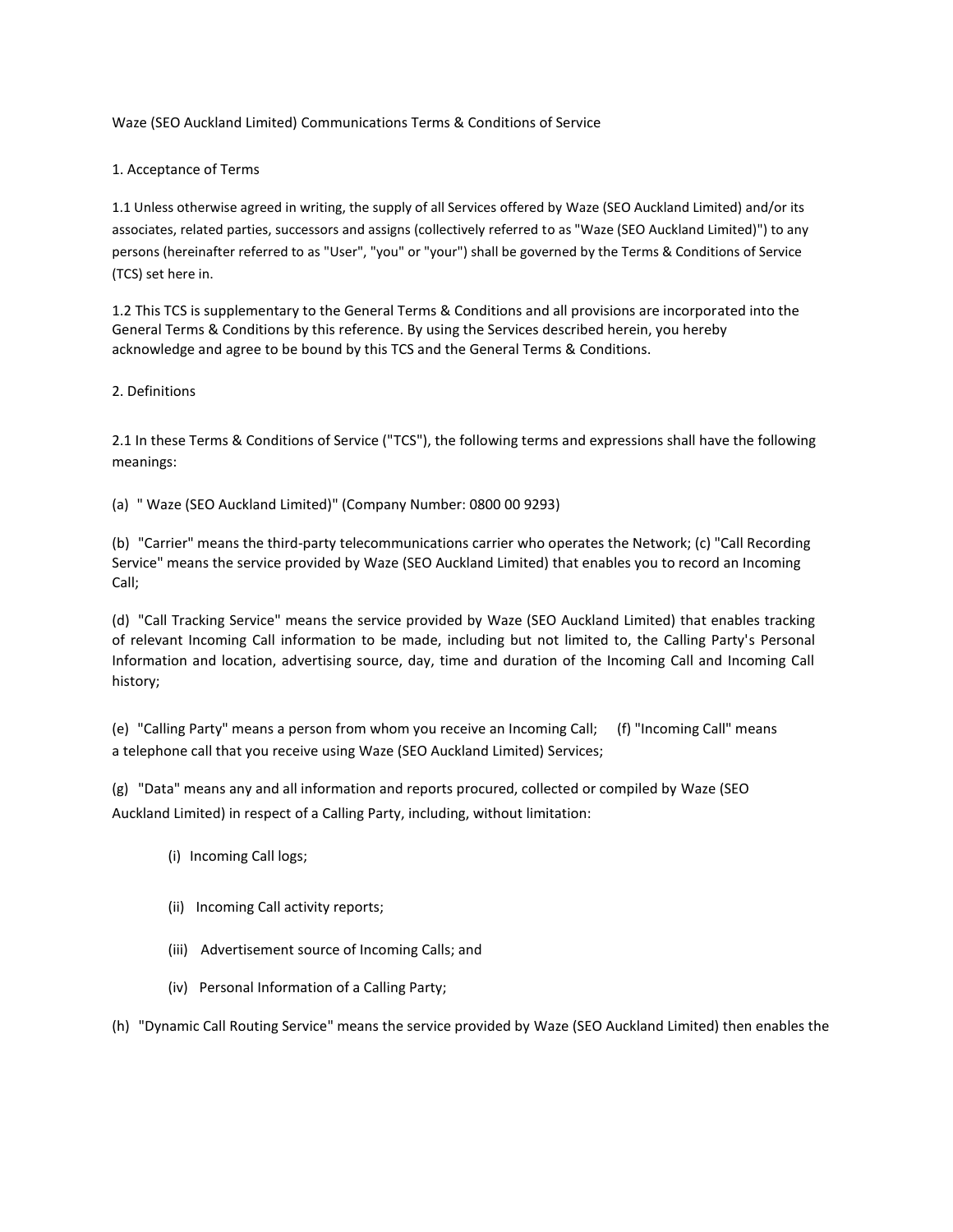automatic routing of Incoming Calls to appropriate branch or regional office based on the Calling Party's phone number, and allows for prompting of the Calling Party to enter a postcode for appropriate routing when the Calling Party's location cannot be determined;

(i) "General Terms & Conditions" mean the terms and conditions governing the access and use of the goog as updated from time to time;

(j) "Interactive Voice Response Service" means the service provided by Waze (SEO Auckland Limited) comprising a system for routing Incoming Calls or providing recorded information for improving Calling Party waiting time and call resolution;

(k) "Network" means the telecommunications network of the Carrier, which Waze (SEO Auckland Limited) uses to supply the Services;

(l) "Missed Call Notification Service" means the service provided by Waze (SEO Auckland Limited) that enables the Recording of missed Incoming Call information to be made, including but not limited to, the Calling Party's phone number if the number is not blocked, and a voicemail recording if the Calling Party leaves a message;

(m) "Personal Information" means information that may be used to identify a Calling Party, including without limitation, the Calling Party's Incoming Call number, address, fax number and/or email address;

- (n) "Phone Number" means a Waze (SEO Auckland Limited) telephone number that you wish to use to answer an Incoming Call;
- (o) "Recording" means a recording of an Incoming Call;
- (p) "Services" mean the services supplied Waze (SEO Auckland Limited) under this TCS, comprising of the following:
	- (i) Call Recording Service;
	- (ii) Call Tracking Service;
	- (iii) Dynamic Call Routing Service;
	- (iv) Interactive Voice Response Service;
	- (v) Missed Call Notification Service; and
	- (vi) any other services as Waze (SEO Auckland Limited) may provide from time to time;

(q) "Website" means Waze (SEO Auckland Limited) website www.Waze (SEO Auckland Limited).co.nz or any other platform, facility or server which the Services supplied by Waze (SEO Auckland Limited) under this TCS may be accessed or used by you.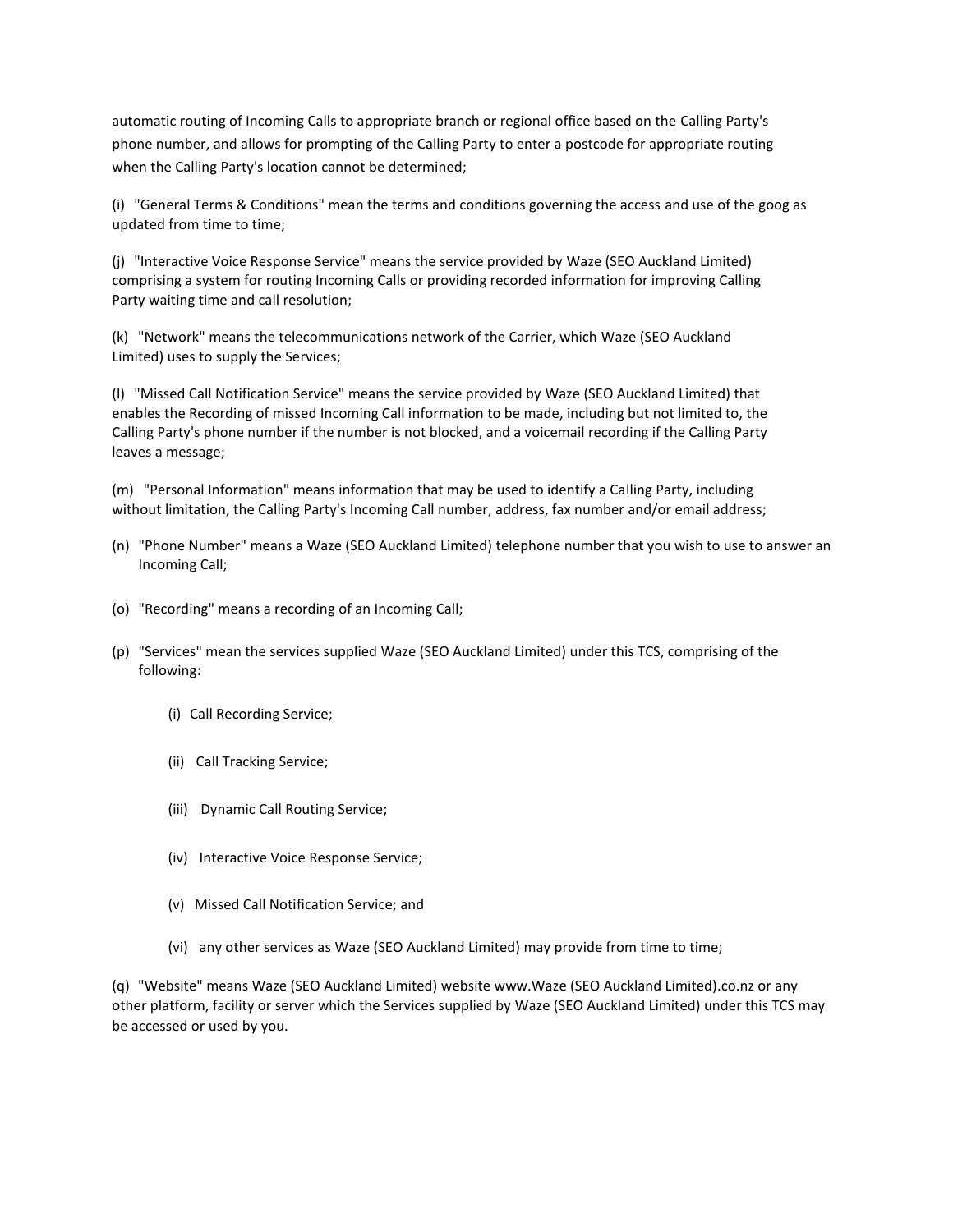3. Provision of Services

3.1 In supplying the Services, Waze (SEO Auckland Limited) shall provide the following:

(a) a Phone Number through which the Services shall be utilised and which forms part of the Network of the Carrier;

(b) equipment required for handling and managing the Services which Waze (SEO Auckland Limited) in its sole discretion considers appropriate and necessary; and

(c) reasonable technical and sales support which Waze (SEO Auckland Limited) in its sole discretion shall consider appropriate and necessary.

Unless explicitly stated otherwise, any new services, features, content or applications offered or made available from time to time by Waze (SEO Auckland Limited) to you shall be subject to this TCS.

4. Your Obligations

4.1 In using the Services, you expressly agree and acknowledge that:

(a) the Phone Number provided is made available to you only in connection with the supply of Services by Waze (SEO Auckland Limited) and forms part of the Services so supplied;

(b) accordingly:

I. you are not entitled to, and you have no right or interest in, any Phone Numbers supplied by Waze (SEO Auckland Limited) II. to you if you decide to terminate the Services herein;

III. you must not port any Phone Numbers supplied by Waze (SEO Auckland Limited) to an alternative service provider or Carrier or

Network without the prior written consent of Waze (SEO Auckland Limited) . You hereby acknowledge and agree that

Waze (SEO Auckland Limited) shall be entitled to receive compensation from you of an amount to be determined by

Waze (SEO Auckland Limited) in its sole and exclusive discretion should Waze (SEO Auckland Limited) agree to grant consent to you in respect

of the aforesaid

porting;

- IV. Waze (SEO Auckland Limited) may, without any notice or liability to you, discontinue or modify any Phone Numbers supplied to you at any time for any reason whatsoever, including but not limited to discontinuance or modification required by reason of a request made by the Carrier, Network requirements or statutory, regulatory and legal compliance. You hereby acknowledge and agree that:
	- a) you must, unless this TCS is terminated in accordance with Clause 7, accept any such new or modified Phone Numbers issued to you by Waze (SEO Auckland Limited) and that Waze (SEO Auckland Limited) shall, but is not obliged to give you written notice of any the discontinuance of, or modifications made to, a Phone Number as soon as is reasonably practicable; and
	- b) you have no claim against Waze (SEO Auckland Limited) for any loss or damage you may suffer as a result of such discontinuance or modifications.
	- c) Waze (SEO Auckland Limited) may from time to time, change, enhance or update any and all equipment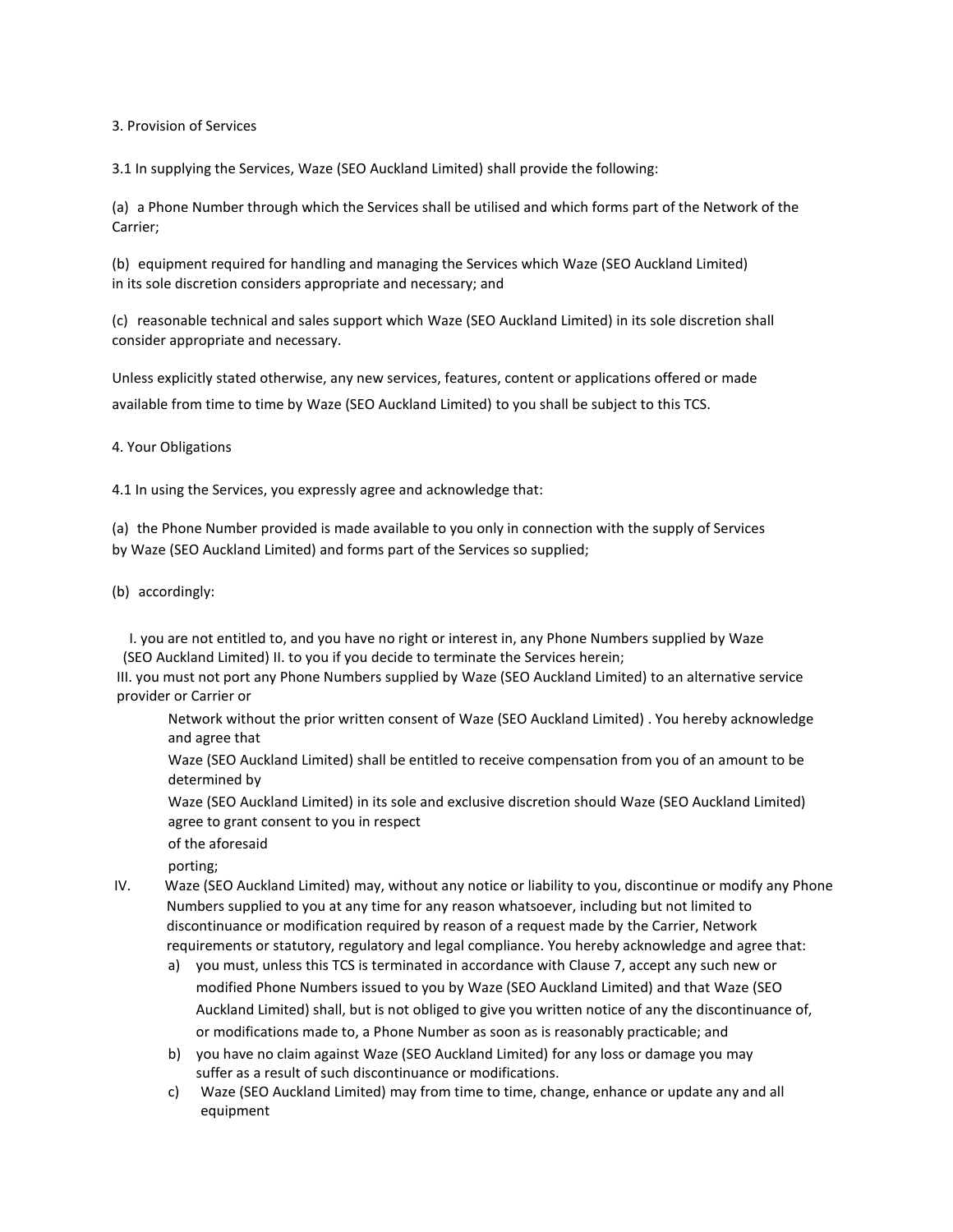described in Clause 3.1(b) for any reason whatsoever without any notice or liability to you. You hereby acknowledge and agree that you have no claim against Waze (SEO Auckland Limited) for any loss or damage, you may suffer as a result of such change, enhancement or update.

4.2 You further acknowledge, agree and warrant that:

(a) you will refrain from taking any action which has or is likely to have the effect of interfering with

or threatening the operation, stability, viability or integrity of the Network;

(b) you must only use the Services for your own business needs and requirements;

(c) you must not use the Services for your personal purposes nor for any purposes which are unlawful, abusive, harmful, threatening, defamatory or in any way infringing any copyright, trademark or other intellectual property rights of any other persons;

(d) you must not re---supply, re---sell, chain or group the Services in any way without the prior written consent of Waze (SEO Auckland Limited).

(e) you are fully responsible for maintaining the confidentiality of your Services password and account issued to you by Waze (SEO Auckland Limited), and are fully responsible for all activities the occur under the same. Accordingly, you must:

- i. immediately notify Waze (SEO Auckland Limited) of any unauthorised use of your password or account or any other breach of security; and
- ii. ensure that you exit from your account at the end of each session;
- iii. Waze (SEO Auckland Limited) will not be liable to you for any loss or damage you may suffer if a person quoting your password requests changes to your Service or account details. You will be responsible for all fees associated with your Service and account whether transactions were authorised by you or not.

(f) you must co-operate with Waze (SEO Auckland Limited) in relation to any complaints, enquiries or investigations into or in connection with any services offered by you, in which the Services supplied by Waze (SEO Auckland Limited) are utilised. You hereby agree and acknowledge that you shall, at Waze (SEO Auckland Limited) 's discretion, and without limitation, bear in full any costs associated with such complaints, enquiries or investigations.

4.3 You also agree that you must ensure that any other persons having access to, or are using, the Services, including your employee, contractor, officer, agent or authorised representative or other third party, shall be made aware of and will observe the same obligations, restrictions and limitations as set out in this TCS.

5. Call Recordings and Personal Information

<sup>5.1</sup> As part of the process of supplying the Call Recording Service to you or in any other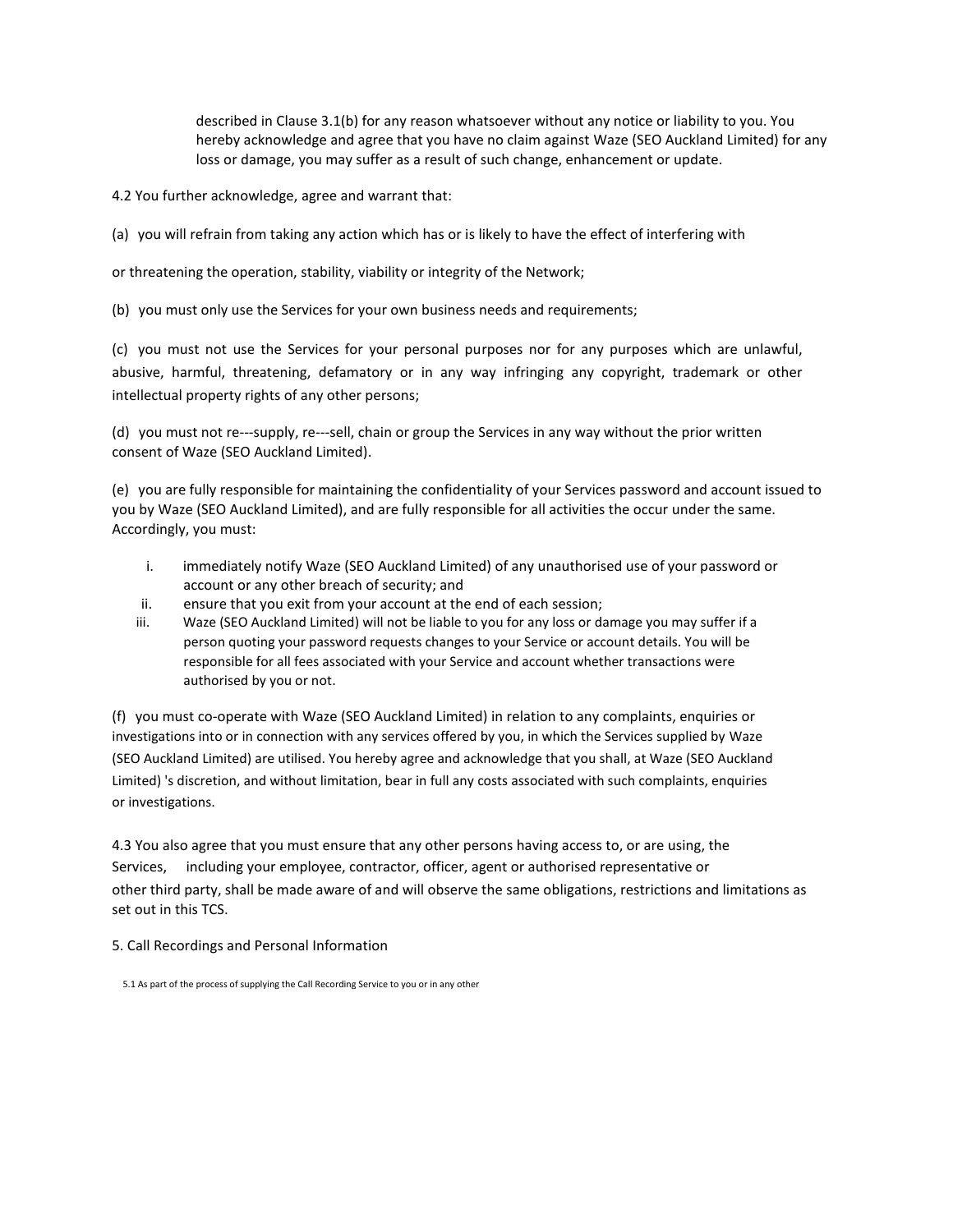### Services supplied to you

where Recordings are, at your option, made by us, whenever a Calling Party dials your Phone Number:

- a. you are requesting Waze (SEO Auckland Limited) to initiate an Incoming Call Recording. Once initiated, Waze (SEO Auckland Limited) will record the full length of the Incoming Call; and
- b. you are requesting Waze (SEO Auckland Limited) to collect or compile Personal Information in respect of the Calling

5.2 In using the Call Recording Service or any other Services where Recordings are, at your option, made by us,

you expressly agree and acknowledge that:

(a) you authorize Waze (SEO Auckland Limited) to make Incoming Call Recordings and collect Personal Information on your behalf. Without limiting the generality of the aforesaid, you specifically authorize Waze (SEO Auckland Limited) to act as your agent in respect of all Caller Line Identification data and other personal information collected by Waze (SEO Auckland Limited) ;

- (b) you either:
	- I. authorize Waze (SEO Auckland Limited) to play a voice message advising the Calling Party that the Incoming Call is being recorded prior to the said Incoming Call being connected to you or your employee, contractor, officer, agent, authorised representative or other third party answering the Incoming Call; OR
- II. make the necessary arrangements to ensure that the Calling Party is provided with the necessary warning about the presence of any Recordings made of an Incoming Call in accordance with the law;

(c) all Incoming Call Recordings are stored Waze (SEO Auckland Limited) for a period of one (1) month, commencing the date that a Recording is made. Following the expiry of the storage period, you will not be able to retrieve a copy of the Recording and you hereby acknowledge and agree that Waze (SEO Auckland Limited) shall have no liability whatsoever for any failure to retain or store such copies of Recordings beyond the said storage period;

(d) all Personal Information collected or compiled by Waze (SEO Auckland Limited) or, and supplied to, you must be used by you and your employee, contractor, officer, agent, authorised representative or other third party in compliance with the law, including without limitation, any provisions under the Telecommunications Act 2001 and the Privacy Act 1993, and all regulations or guidelines promulgated there under as well as provisions under the Crimes Act 1962;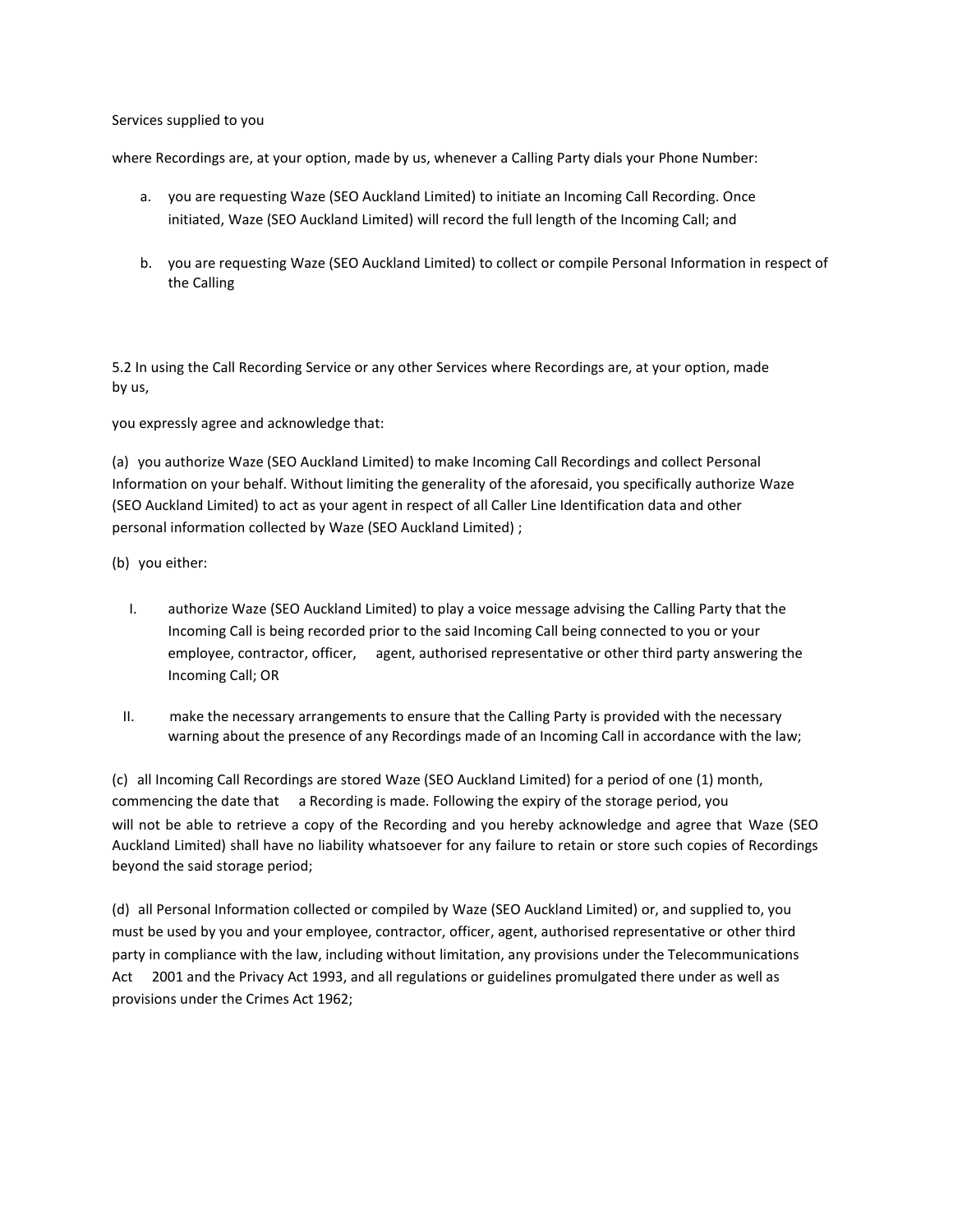(e) you must notify your employee, contractor, officer, agent, authorised representative or other third party that their telephone conversation with a Calling Party in respect of an Incoming Call is being recorded by Waze (SEO Auckland Limited) through or in connection with the Services; and

(f) Waze (SEO Auckland Limited) shall have no liability whatsoever in respect of any use made by you, your employee, contractor, officer, agent, authorised representative or other third party, of the Recordings and its contents, and/or of any Personal Information.

# 6. Billing and Payment

6.1 You will be charged in accordance with the rate schedule published or notified Waze (SEO Auckland Limited) from time to time. Waze (SEO Auckland Limited) reserves the right to change the rates from time to time. All Charges are exclusive of GST.

6.2 You shall pay any and all amounts invoiced Waze (SEO Auckland Limited) to you in relation to the provision of Services by the due date specified in any such invoice. Without limiting any other rights Waze (SEO Auckland Limited) may have under this TCS or by force of law or equity, if you fail to make full payment of the aforesaid by the due date, Waze (SEO Auckland Limited) may:

(a) charge interest at the rate of 10% per annum calculated daily on all overdue monies (excluding interest under this Clause) until the same is paid in full;

(b) charge an administrative fee for any administrative costs incurred in respect of your failure to make full payment hereof;

- (c) cancel or suspend your account or your Phone Number;
- (d) terminate any contracts between you Waze (SEO Auckland Limited) and demand immediate payment of monies due and owing under such contracts;
- (e) cancel any rebate, discount or allowance due or payable by Waze (SEO Auckland Limited) as at the date of the event;
- (f) institute any recovery process as Waze (SEO Auckland Limited) thinks fit at your sole cost and expense.

6.3 You hereby acknowledge and agree that you are not entitled to set off or deduct any amounts due and owing by you under this TCS, whether or not an existing dispute or claim has been made by you against Waze (SEO Auckland Limited) or for any reason whatsoever.

6.4 Any late payments after 7 days from the due date will incur an additional 5% late fee.

# 7. Term and Termination

7.1 This Agreement shall continue until terminated.

7.2 This Agreement will immediately and automatically terminate if Waze (SEO Auckland Limited) 's right to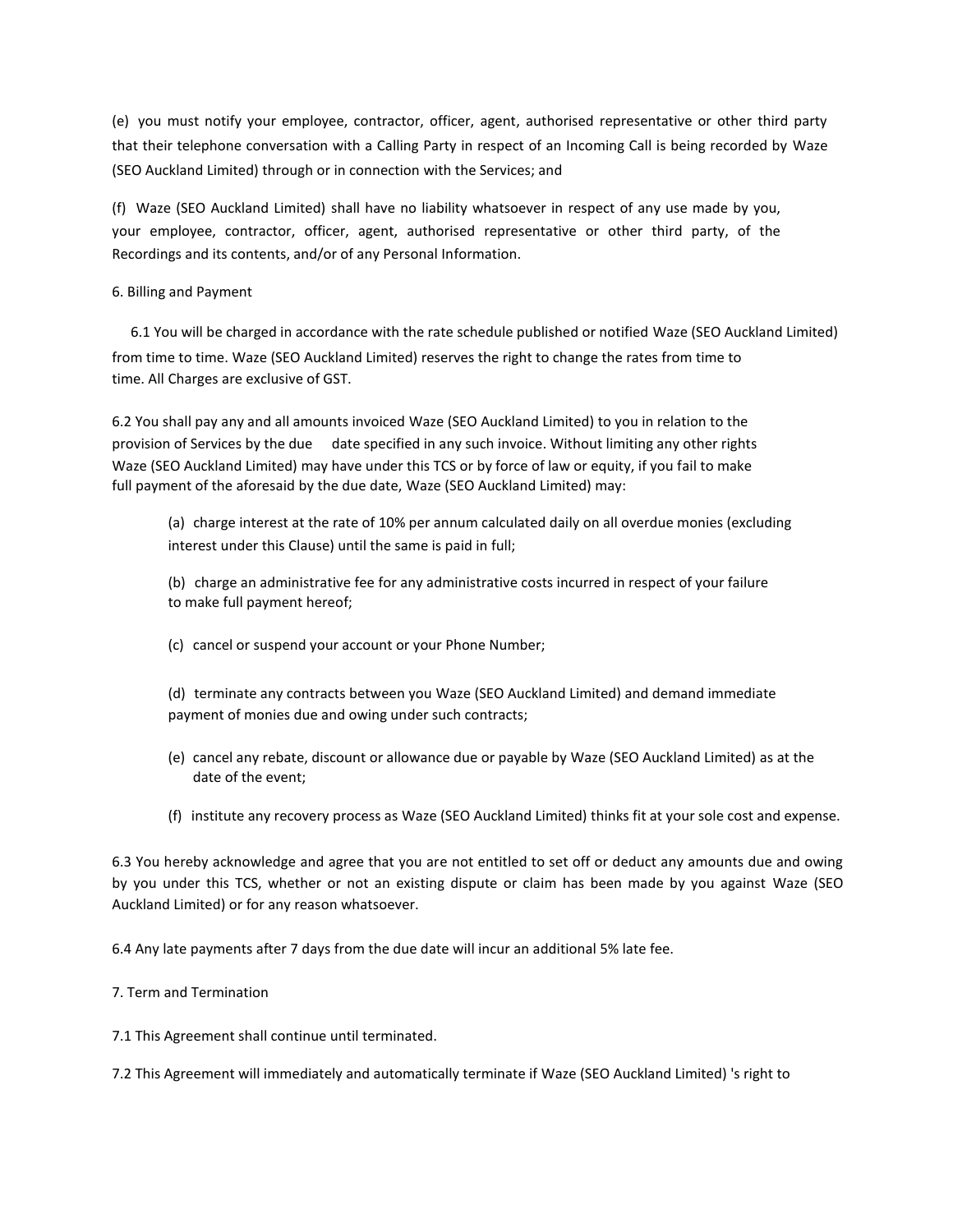provide the Services ceases for any reason.

7.3 Waze (SEO Auckland Limited) may immediately suspend or discontinue the provision of the Services to you, or terminate this Service Agreement with immediate effect by giving notice to you at any time if, in Waze (SEO Auckland Limited) 's reasonable opinion:

- (a) you breach any of your obligations under this TCS;
- (b) you fail to pay any Waze (SEO Auckland Limited) invoice by the due date and time shall be of the essence;
- (c) you cease, or threaten to cease to conduct business in the normal manner; and
- (d) Waze (SEO Auckland Limited) right to provide Services or any Carrier's right to provide access to the Network ceases or is suspended or interrupted for any reason whatsoever.

7.4 Either party may terminate this agreement with 30 (thirty) days advance notice in writing.

# 8. Intellectual Property

8.1 For the purposes of this TCS, "Works" mean any and all proprietary materials and information embodied in, or relating to, the Services, including:

> (a) all technical processes, systems, methods, software design, algorithms, codes, scripts and databases;

- (b) all inventions, discoveries, improvements, enhancements, processes, information and know---how;
- (c) the Website and all Waze (SEO Auckland Limited) domain names, trademarks, trade names, get---ups, whether registered or not;
- (d) all documentation and other records, reports, documents, papers and other materials whatsoever pertaining to the Services; and (e) any derivative works of any of the aforesaid.

8.2 You hereby acknowledge and agree that:

(a) all proprietary rights, title and interests created or embodied in the Works belong to Waze (SEO Auckland Limited) to the fullest extent of the law, including all rights to copy, assign or licence such rights, title and interests to others for any purpose as Waze (SEO Auckland Limited) sees fit in its sole and absolute discretion;

(b) accordingly, without prior written consent of Waze (SEO Auckland Limited) (i) you must not supply, sell or otherwise make available the Works or any parts thereof to any third parties; and

(ii) that you will, at your sole cost and expense, do all acts necessary to ensure that if, as a result of any breach of your obligation under Clause 8.2(b) (i Waze (SEO Auckland Limited) proprietary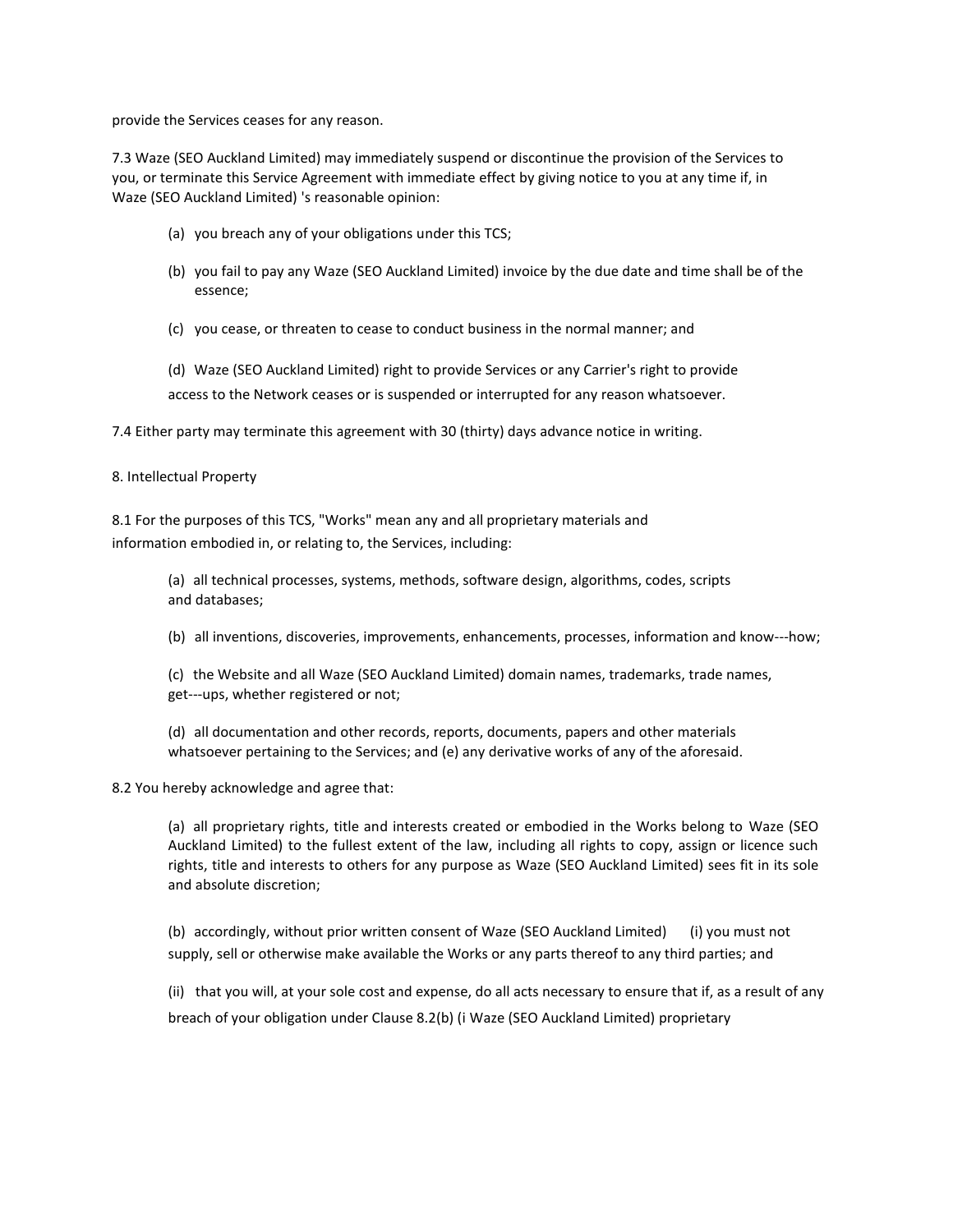rights, title or interests herein have been infringed, such infringement shall cease immediately.

9. Confidentiality

9.1 Waze (SEO Auckland Limited) will at all times maintain as confidential, Confidential Information, meaning all Works, technical and business information and associated matter now in your possession and control or which may exist in the future including but without limitation data, reports, studies and customer information. Confidential Information shall not include information which is generally available in the public domain or was known Waze (SEO Auckland Limited) prior to the disclosure by you or by your employees, representatives or associates.

9.2 Unless expressly stated otherwise in this TCS or in any other terms of service as m ay be specified by Waze (SEO Auckland Limited) respect of the provision of any service, or unless prohibited by any laws or regulations, all Data resulting from the provision of the Services may be used for

Waze (SEO Auckland Limited)'s own internal research and record keeping purposes and whilst respecting the confidentiality of such Data, Waze (SEO Auckland Limited) may extrapolate and use the Data for the aforesaid purposes.

# 10. Status of User

10.1 In using the Services, you acknowledge and agree that:

(a) there is no relationship between you Waze (SEO Auckland Limited) in common law, contract or otherwise other than that as a User;

(b) save for the making of any Incoming Call Recording and the collection of any Personal Information by Waze (SEO Auckland Limited) in accordance with Clause 5 on your behalf, nothing in this TCS shall create or imply an agency relationship between you and Waze (SEO Auckland Limited) , nor will this TCS be deemed to constitute a joint venture or partnership between you and the Waze (SEO Auckland Limited) and

(c) accordingly, you have no authority or power to enter into any agreement to create any obligation or responsibility on behalf of or in the name of Waze (SEO Auckland Limited)

# 11. Third Party Access and Use

11.1 The provisions of this clause shall prevail over any other clauses to the contrary which may be contained in this TCS.

11.2 If, on prior approval of Waze (SEO Auckland Limited) in writing, the Phone Number or Phone Numbers supplied by Waze (SEO Auckland Limited) to you under this TCS is or are re---supplied by you to, and/or is or are used or accessed by, any third party or any of Waze (SEO Auckland Limited) Services thereof are used or accessed by such third party, then you expressly acknowledge and agree that: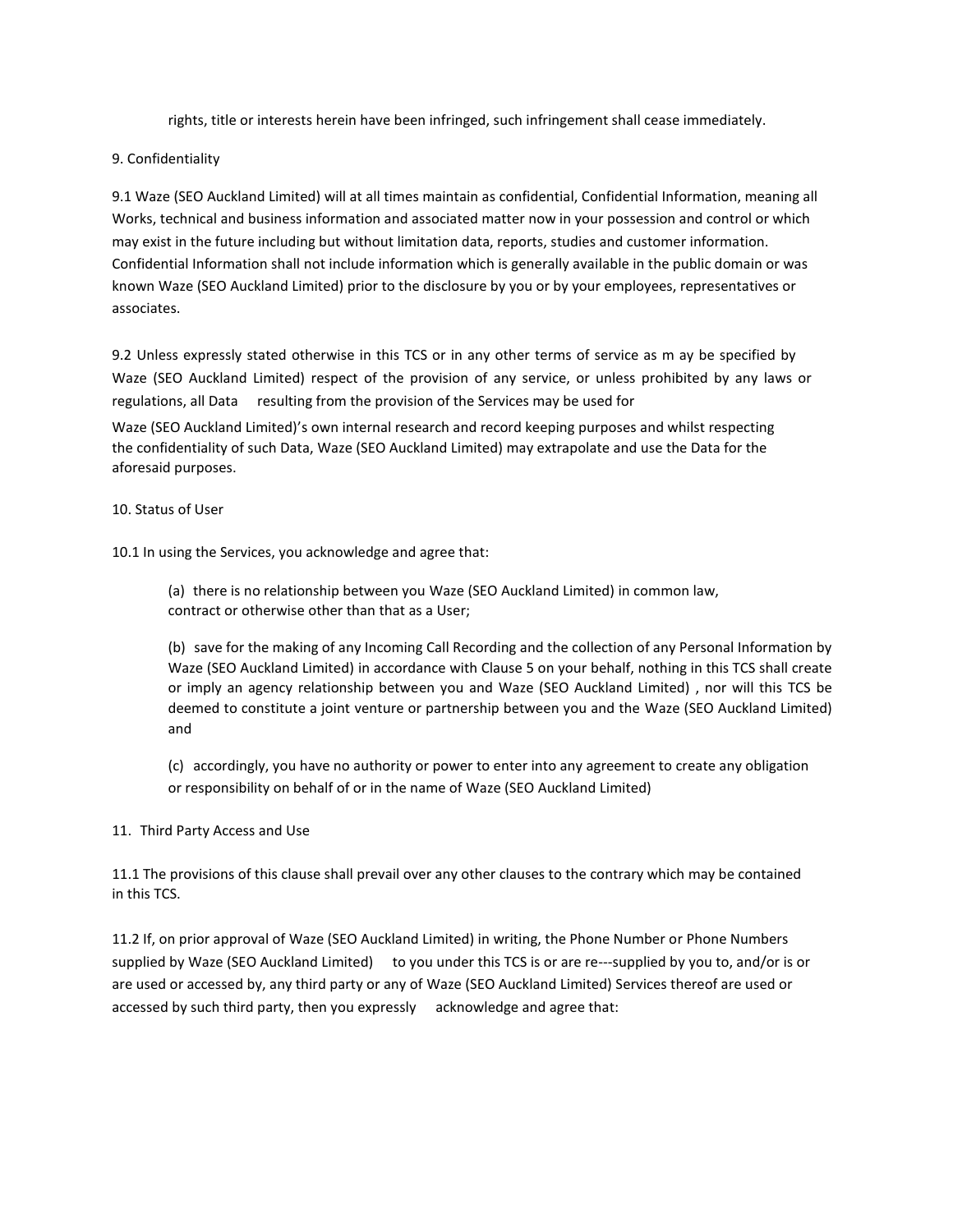(a) you remain at all times primarily contractually responsible for complying with all obligations under this TCS; and

(b) you must ensure that all such third parties are expressly aware of the obligations, restrictions and limitations imposed with respect to the Phone Number or Phone Numbers supplied by Waze (SEO Auckland Limited) herein or any Services thereof as set out in all provisions of this TCS.

# 12. Compliance with Laws

12.1 You will at all times comply with the provisions of all laws to your use of the Services and any Recording, including without limitation the Telecommunications Act 2001 and the Privacy Act1993, and all regulations or guidelines promulgated there under as well as provisions under the Crimes Act 1962. In particular, you are solely responsible for giving the Calling Parties any necessary warning about the presence of any Recordings

made of an Incoming Call and the use or uses that will be made of the same.

12.2 Waze (SEO Auckland Limited) shall have no obligation to advise you upon compliance with any such laws. You shall indemnify and keep indemnified Waze (SEO Auckland Limited) from and against any liability arising from any claim that your use of the Service and/or a Recording breaches any law.

# 13. Limitation of Liability and Indemnity

13.1 To the fullest extent permitted by law, all conditions, warranties, representations, liabilities and obligations, whether expressed or implied, including any conditions or warranties as to merchantability, fitness for purpose or correspondence with description or representations as to

results arising from the use of the Services, are hereby excluded by Waze (SEO Auckland Limited)

13.2 Waze (SEO Auckland Limited) shall not be liable, under any circumstances, for your indirect, special, incidental or consequential loss or damage that may arise in respect of this TCS or loss of profit, business, revenue, goodwill or anticipated savings, and Waze (SEO Auckland Limited) liability under this TCS shall be limited solely to the supplying of the Services again or the payment of the cost of having the Services supplied again, as Waze (SEO Auckland Limited) may select.

13.3 You shall indemnify Waze (SEO Auckland Limited) against all claims, demands, liabilities, loss, expenses, costs and damages incurred by or made against Waze (SEO Auckland Limited) as a result of, or arising in connection with:

(a) any breach of your obligations under this TCS, including, without limitation, any failure to comply with Clauses 4.2(b), 5.2(b)(ii), 5.2(d), 5.2(e) and 11.2(b) in respect of Incoming Call Recordings and Personal Information; and/or

(b) the re-supply of, and/or use of or access by, any third party of such Phone Numbers or any of Waze (SEO Auckland Limited) Services thereof, whether such re---supply, use or access was authorised by you or otherwise.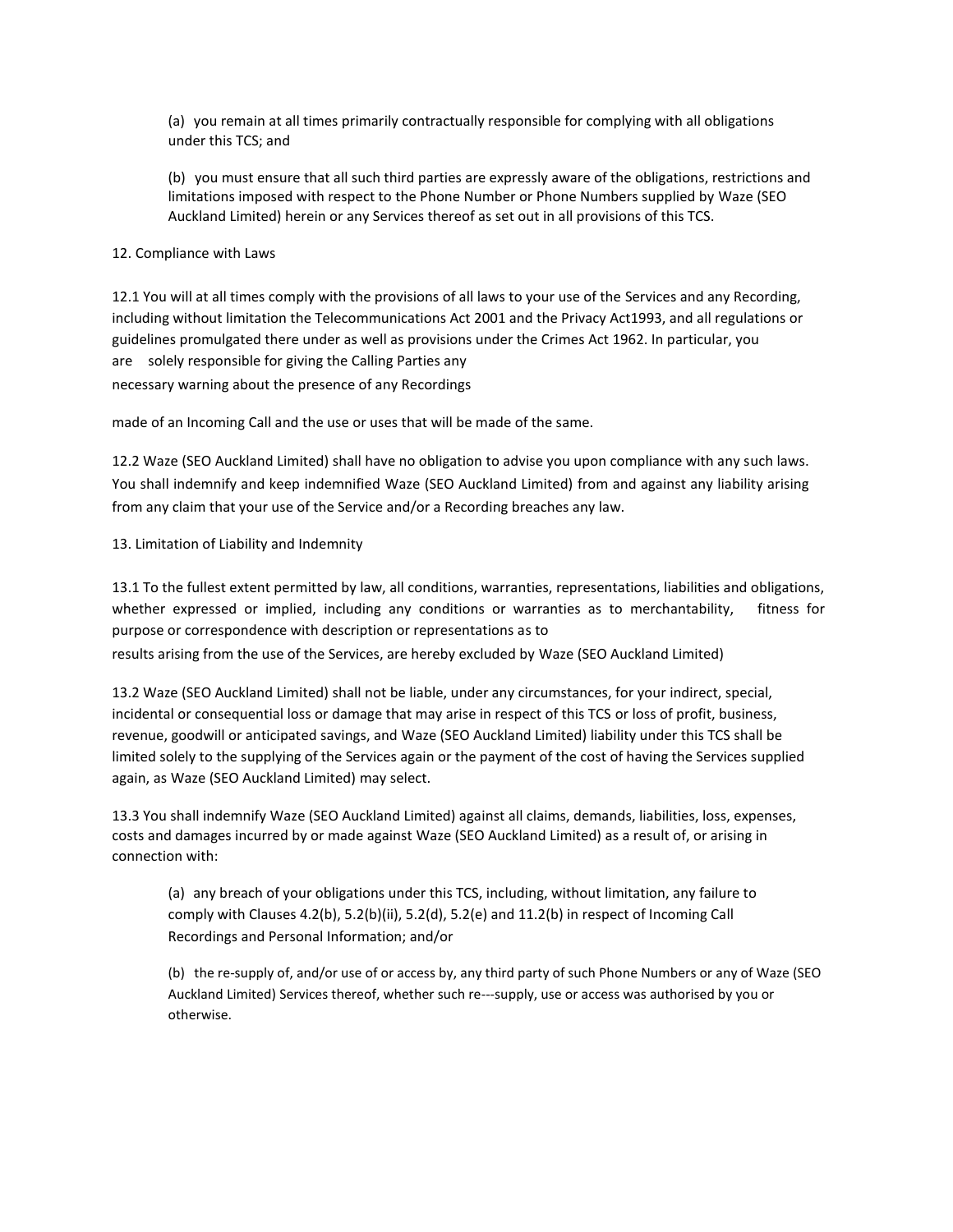14.1 Waze (SEO Auckland Limited) may, from time to time, make reasonable variations to this TCS if necessary to comply with any contractual, statutory or a regulatory requirement.

14.2 This TCS contains the entire understanding and agreement between the parties as to No oral explanation or information provided by any party to another shall affect the meaning or interpretation of this agreement or constitute any collateral agreement, warranty or understanding between the parties. its subject matter.

15. Applicable Law

15.1 The laws of New Zealand govern this TCS and the parties agree to submit to the jurisdiction of the New Zealand courts and tribunals.

16. Waiver and Severability of Terms

16.1 The failure of Waze (SEO Auckland Limited) to exercise or enforce any right or provision of this TCS shall not constitute a waiver of such right or provision.

16.2 If any provision of this TCS is found by a court of competent jurisdiction to be invalid, the parties nevertheless agree that the court should endeavour to give effect to the parties' intentions as reflected in the provision, and the other provisions of this TCS remain in full force and effect.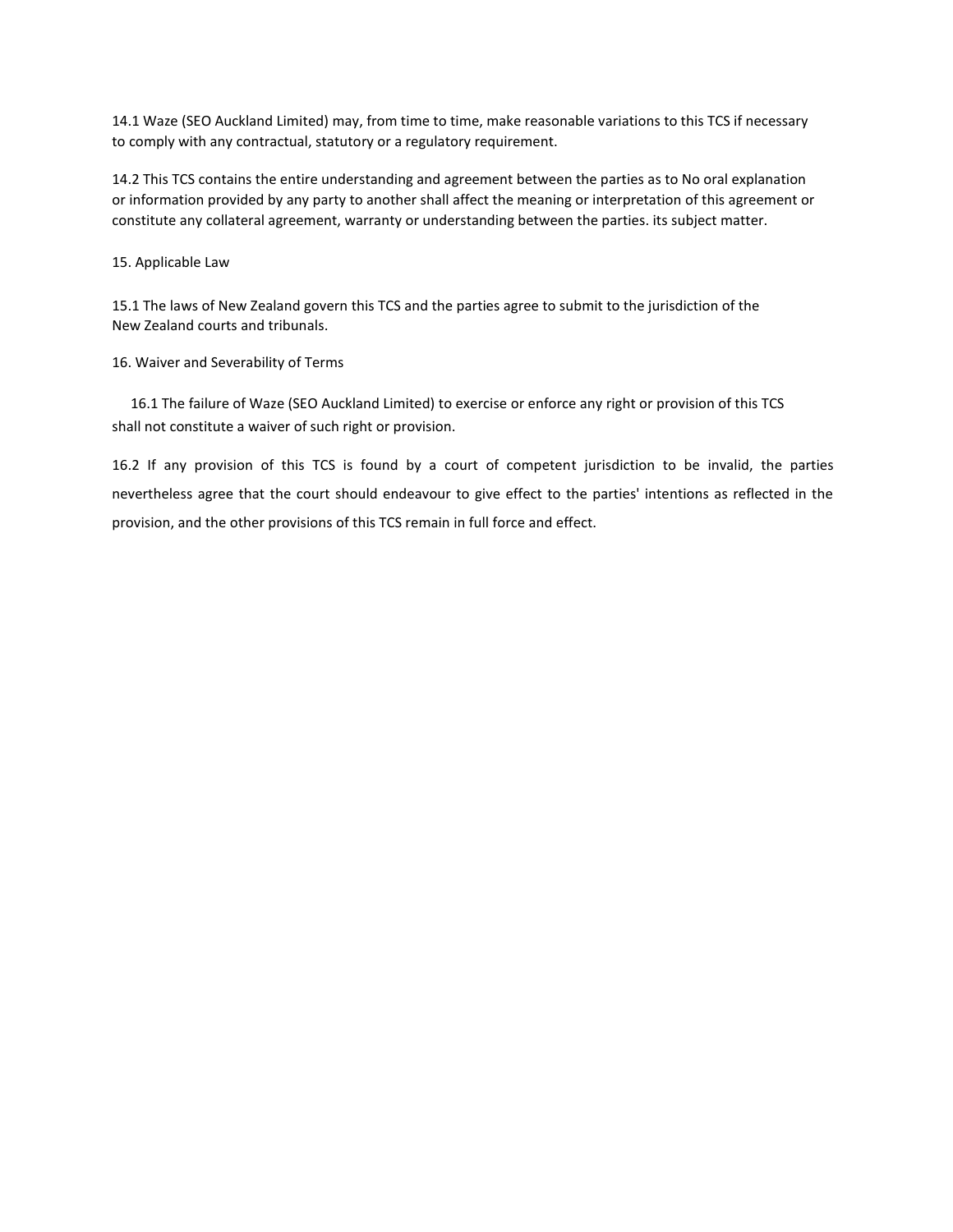# Waze (SEO Auckland Limited) Website Terms & Conditions

Please read the following Website General Terms and Conditions ("T&C") carefully as the provisions

contained herein govern your access and use of the Website.

In addition to these terms, the access and use of our services are subject to the Waze (SEO Auckland Limited) Terms

& Conditions of Service www.Waze (SEO Auckland Limited).co.nz ("TCS"), the terms of which are incorporated into the T&C by this reference.

1. GENERAL

1.1 The Website is owned and operated by Waze (SEO Auckland Limited) and/or its associates, related parties, successors and assigns (collectively referred to as "Provider", "us", "we" or "our").

1.2 The terms and conditions set below apply to:

a) any persons viewing or otherwise accessing the Website ("Visitor"); and

(b) any persons supplying in any way personal information (including name and email address) to the Provider through or in connection with the Website, whether by way of the Provider's contact form, by email or otherwise ("Registered User"). Both categories of users are collectively referred to as "Users", "you" or "your" in this T&C.

1.3 By becoming a User, you hereby acknowledge and agree to be bound by the T&C. This version represents the most current version of the T&C.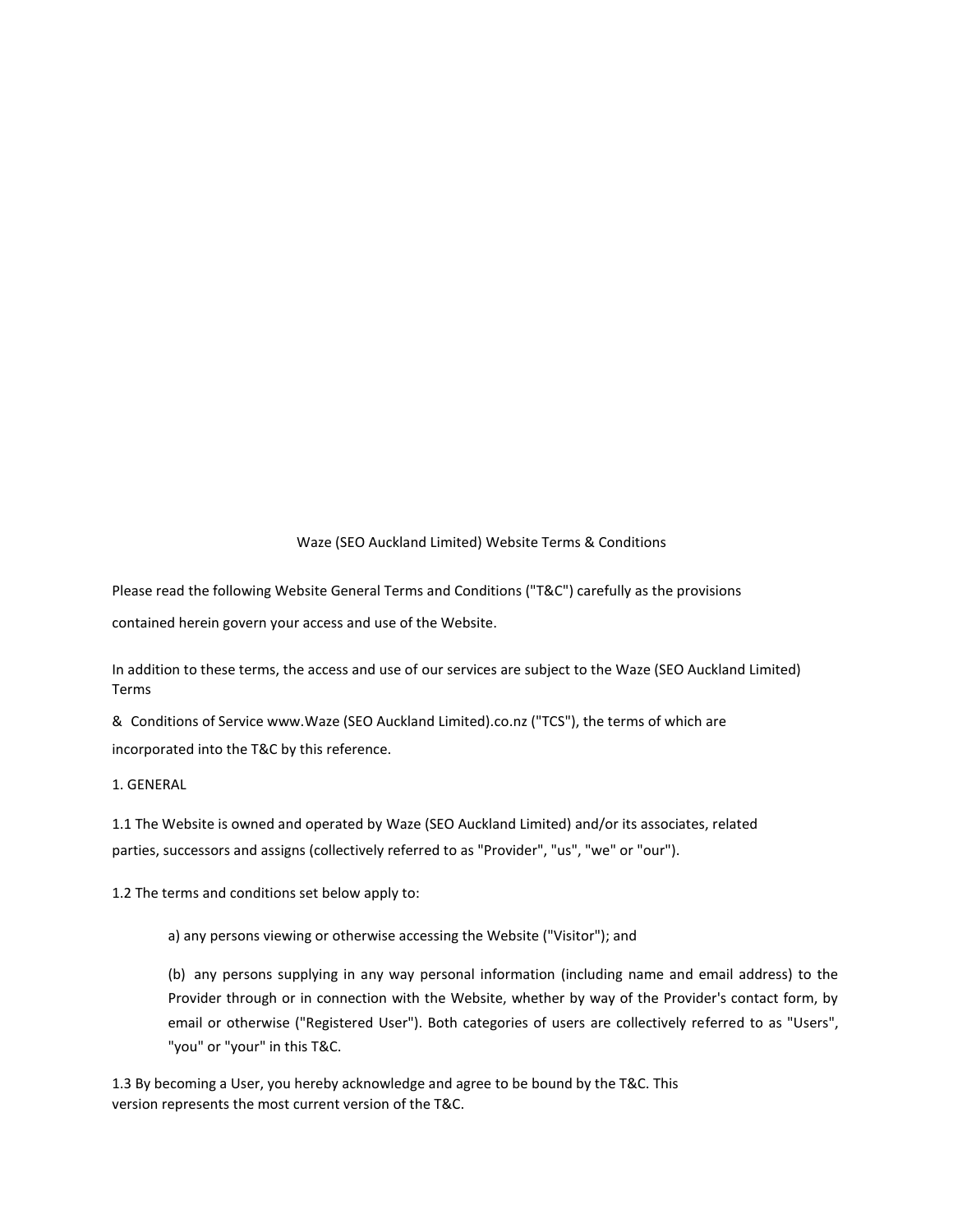### 2. ELIGIBILITY

2.1 In consideration of your becoming a User, you represent and w arrant that:

(a) you are 18 years of age or older;

(b) you have the capacity to form a binding contract;

(c) you are not a person barred from accessing or using the Website under the governing laws of the T&C; and;

(d) your access or use of the Website does not violate any applicable law 3. DESCRIPTION OF THE WEBSITE or regulation.

3.1 "Website Content" means including, without limitation, information on:

(a) products and services;

(b) lead and sales tracking

solutions; (c) benefits of products and

services; (d) FAQs; and (e)

contact details.

3.2 The Website Content may further include other Provider communications such as service announcements and administrative messages communicated to Registered Users and are considered part of the terms of registration of the Website.

3.3 Unless explicitly stated otherwise, any new Website Content, features or applications offered or made available from time to time by the Provider through or in connection with the Website shall be subject to the T&C.

### 4. W EBSITE ACCESS AND USE

4.1In accessing and using the Website or any Website Content thereof, you expressly acknowledge and agree that:

(a) the Website is offered, supplied and provided on an "as---is" and "as available" basis, and the Provider assumes no responsibility for the timeliness, deletion, mis delivery or failure to store any User communications or personalised settings;

(b) you understand that the Website may include software embodied therein now or in the future ("Software") as well as security components that permit digital materials to be protected, and that your access and use of the Website are subject to Software usage rules set by the Provider and/or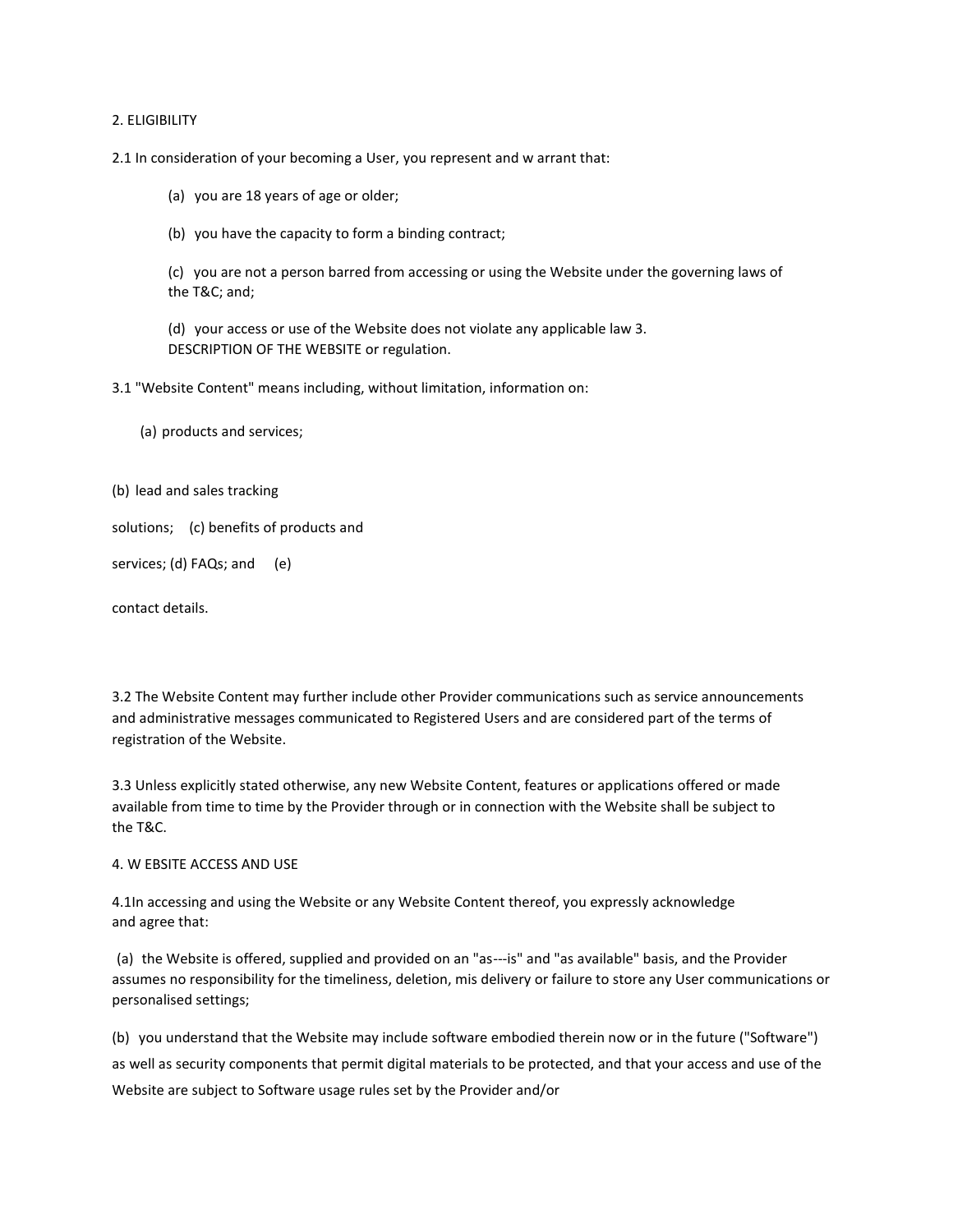owners of proprietary Software. The Provider makes no warranty that any errors in the Software will be corrected;

(c) you are responsible for obtaining access to the Website and that access may involve third party fees (such as Internet service provider or airtime charges). You are responsible for those fees and in addition, you must provide and are responsible for all equipment necessary to access the Website;

(d) you may not:

- (i) forge headers or otherwise manipulate identifiers in order to disguise the origin of any content or data transmitted through the Website;
- (ii) disrupt the normal flow of dialogue, cause a screen to "scroll" faster than other Users are able to type, or otherwise act in a manner that negatively affects other Users' ability to engage in real time exchanges;
- (iii) interfere with or disrupt the Website or servers or networks connected to the Website or disobey any requirements, procedures, policies or regulations of networks connected thereof;
- (iv) take any action that places an unusually large load on the infrastructure of the Website, or bandwidth connecting to the Website, or take any action that includes the use of any data accumulation, tool, robot or spider to compile, disseminate, extract, process, monitor or copy any web pages;
- (v) intentionally or unintentionally violate any applicable local, state, national or international law; and
- (vi) attempt to override or circumvent any of the usage rules embedded into the Software or those provided herein.
- (e) subject to Clause 9, any material downloaded or otherwise obtained through the Website is done at

your own discretion and risk. You will solely be responsible for any damage to your computer system or loss of data that results from the download of the same.

### 5. WEBSITE CONTENT

- 5.1 In viewing the Website Content displayed on the Website, you expressly acknowledge and agree that:
- (a) all Website Content posted on the Website or communicated to you from time to time by the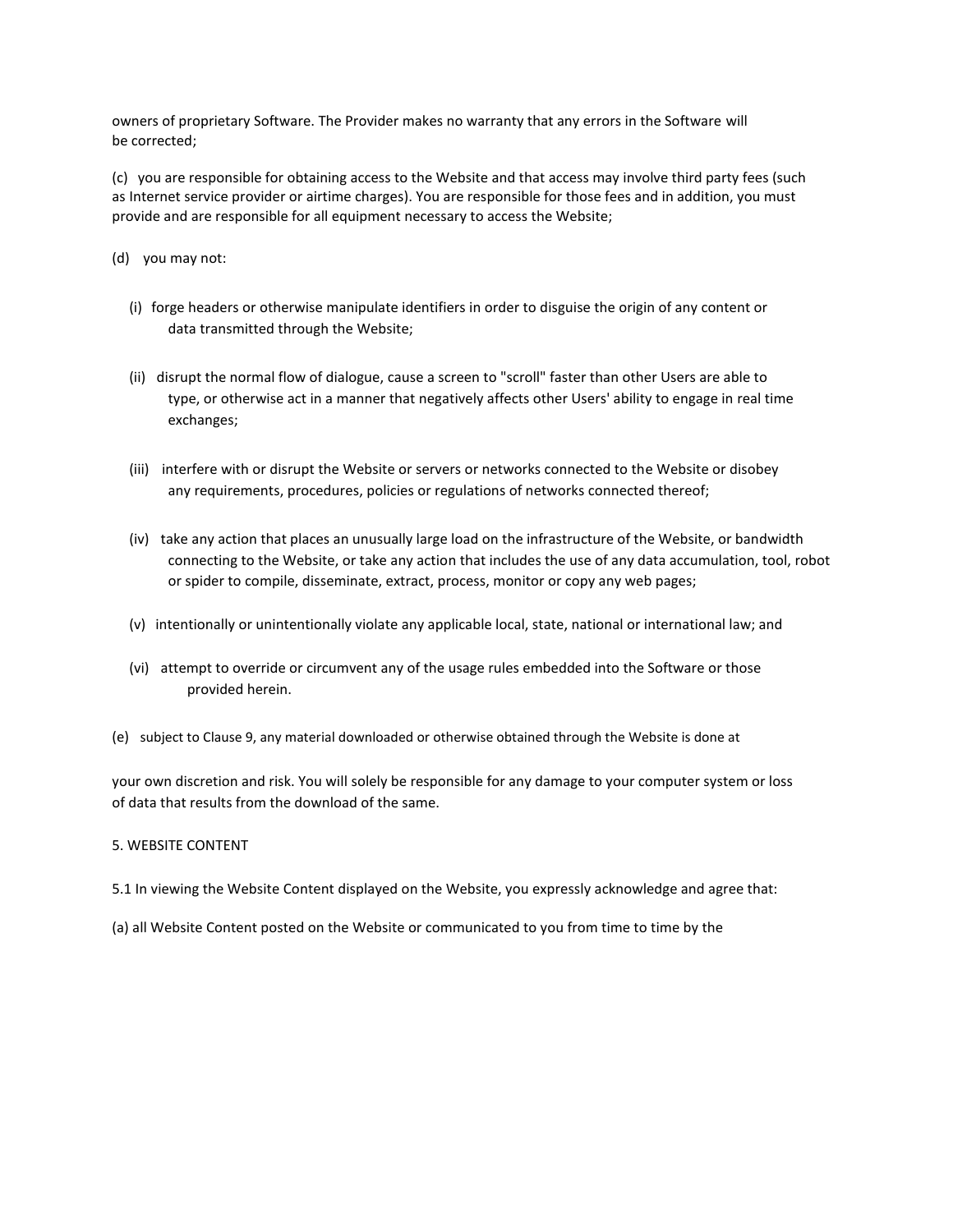Provider are provided for guidance or as reference only. Accordingly, NO advice relating to the subject matter of such Website Content is understood to be given to you by the Provider;

(b) under no circumstances will the Provider be liable in any way for any Website Content, including, but not limited to, for any errors or omissions in any Website Content, or for any loss or damage of any kind incurred as a result of the use of any Website Content posted, emailed, transmitted or otherwise made available through or in connection with the Website. You are not entitled to rely and/or act upon such Website Content and/or use them as a basis for any cause of action in law or otherwise;

(c) the Website Content may be subject to change without notice and does not take into account your objectives, personal or commercial situation, requirements or needs, or any statutory obligations or requirements which may be required to be observed in your state or jurisdiction;

(d) to the fullest extent of the law, the Provider expressly disclaims all warranties of any kind,

whether express or implied, including, but not limited to any warranty of merchantability, fitness for a particular purpose or correspondence to particular descriptions in respect of any Website Content displayed on the Website; and

(e) no advice or information, whether oral or written, obtained by you from the Provider or through or from the Website shall create any warranty not expressly stated in the T&C.

# 6. DATA AND CONTENT INPUT

6.1 For the purposes of this Clause, "User Content" means any and all:

(a) any personal information provided by you in a contact form or by way of email (collectively "Registration Data"); and

(b) any other data or materials you upload, post, email, transmit or otherwise make available through or in connection with the Website.

6.2 You expressly acknowledge, agree and warrant that: (a) you are solely and entirely responsible for your User Content;

(b) all Registration Data which is submitted by you to the Provider through or in connection with the Website is true, accurate and current, and is complete in all respects;

(c) you shall update any changes to your Registration Data as soon as practicable; and

(d) you shall not upload, post, email, transmit or otherwise make available through or in connection with the Website any User Content that:

(i) is unlawful, harmful, threatening, abusive, harassing, tortuous, defamatory, pornographic, obscene, libelous, invasive of another's privacy, hateful, or racially, ethnically or otherwise objectionable;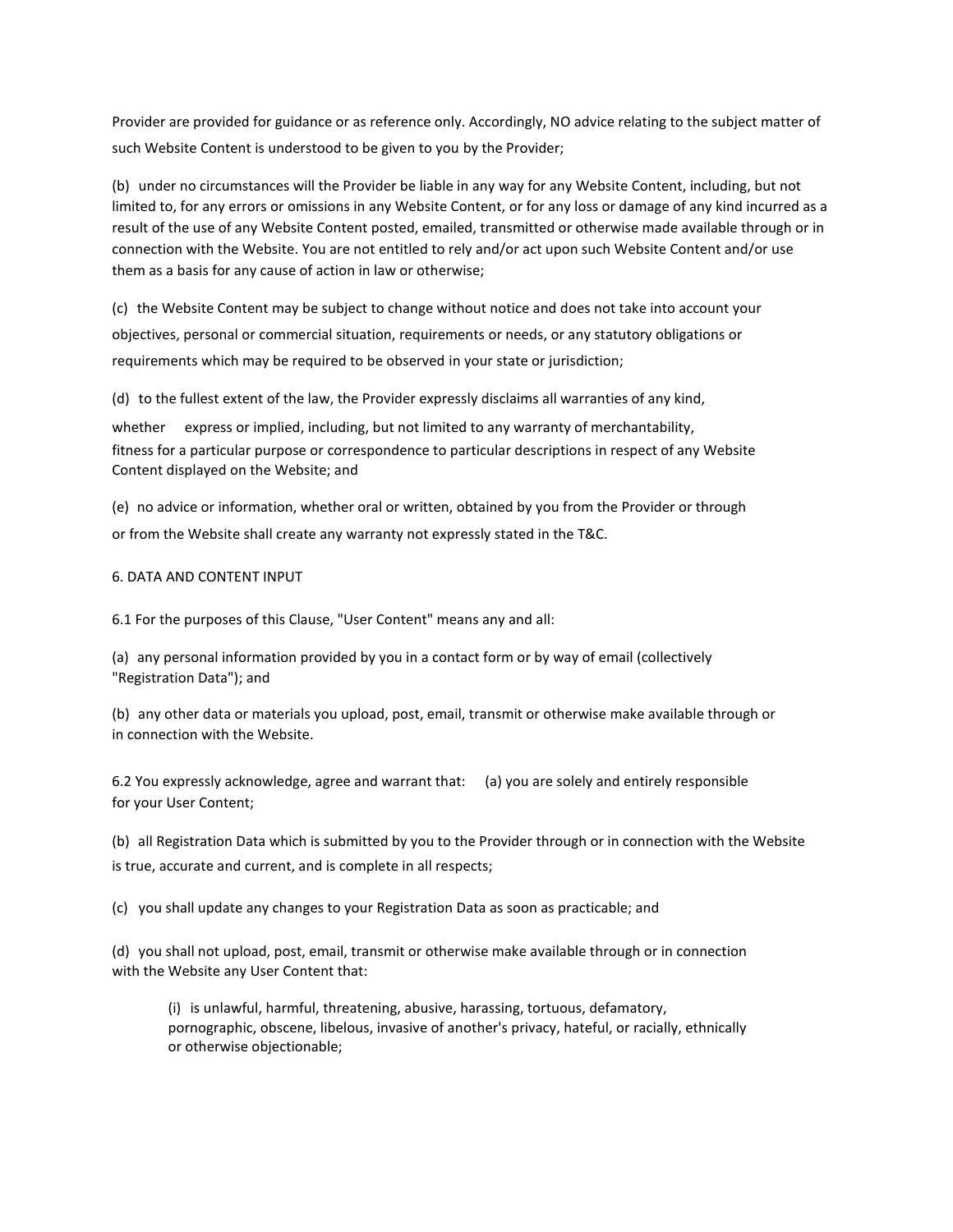(ii) you do not have a right to make available under any law or under contractual or fiduciary relationships (such as inside information, proprietary and confidential information learned or disclosed as part of employment relationships or under non-- disclosure agreements);

(iii) infringes any patent, trademark, trade secret, copyright or other proprietary rights of any party;

(iv) comprises unsolicited or unauthorised advertising, promotional materials, "junk mail," "spam," "chain letters," "pyramid schemes," or any other form of solicitation, except in those areas that are designated for such purpose;

(v) contains software viruses or any other computer code, files or programs designed to interrupt, destroy or limit the functionality of any computer software or hardware or telecommunications equipment; or

(vi) purports to impersonate any other person or entity, including, but not limited to, any other User, the Provider's official, employee, consultant, guide, host or any other representative, or falsely state or otherwise misrepresent your affiliation with any person or entity.

6.3 You also expressly acknowledge, agree and warrant that the Provider:

(a) shall have the right (but not the obligation) in their sole discretion to pre---screen, refuse, or remove any

User Content that is made available by you through or in connection with the Website; and

(b) may access, preserve, and disclose all User Content if required to do so by law or in a good faith belief that such access preservation or disclosure is reasonably necessary to:

- (i) comply with legal process; (ii) enforce the T&C;
- (iii) respond to your requests for customer service; and
- (iv) protect the rights, property, or personal safety of the Website, other Users and/or the public.

6.4 You understand that the technical processing and transmission of all User Content submitted or posted by you may involve:

(a) transmissions over various networks; and

(b) changes to conform and adapt to technical requirements of connecting networks or devices. 6.5 The Provider does not claim ownership of any User Content you submit or upload through or in

connection with the Website.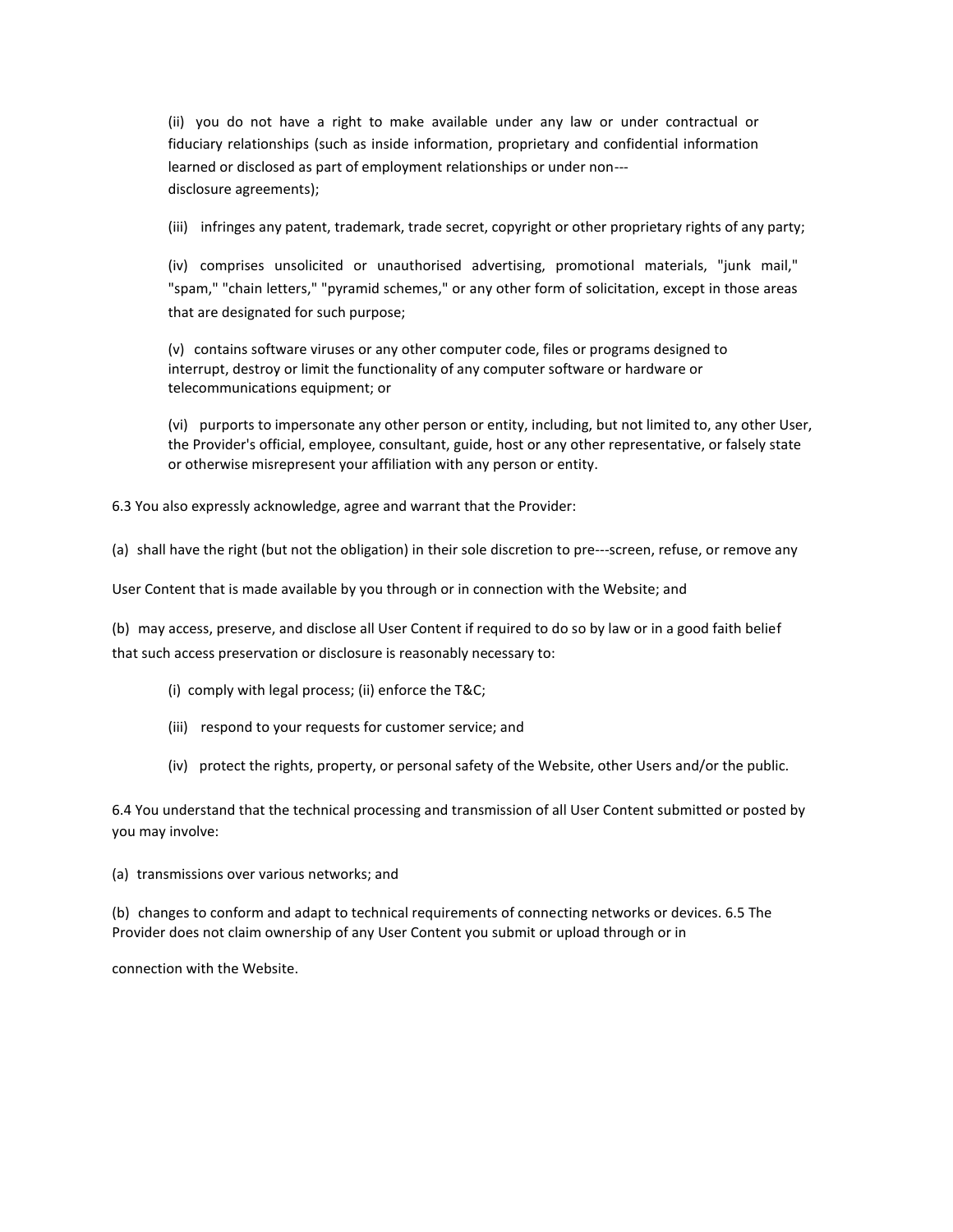# 7. EXCLUSION OF LIABILITY

7.1 You expressly understand and agree that the Provider, its subsidiaries, affiliates, officers, agents, co-- branders or other partners and employees shall not be liable to you for any direct, indirect, incidental, special, consequential or exemplary damages, including but not limited to

damages for loss or profits, goodwill, use, data or other intangible losses, even if the Provider has been advised of the possibility of such damages, resulting from:

(a) the accessing of, or the inability to access, the Website, the use of, or the inability to use, or the reliance, or the inability to rely, on the Website Content;

- (b) unauthorised access to or alteration of any of your transmissions or data, including any User
- (c) any other matter relating to the Website or Website Content displayed on the Website or

communicated to you.

# 8. INDEMNITY

8.1 You agree to fully indemnify, defend and hold the Provider, and its subsidiaries, affiliates, officers, agents, co--- branders or other partners, and employees, harmless from any and all claims or demands, liabilities, damages, losses, costs and expenses, including reasonable

attorneys' fees, made by any third party due to or arising out of your:

- (a) access and use of the Website or any Website Contents thereof;
- (b) connection to the Website;
- (c) violation of the T&C; or
- (d) violation of any rights of another.

# 9. PROPRIETARY RIGHTS

9.1 All copyright on the Website or embodied in any Website Content displayed on the Website is owned by the Provider or its proprietary holders, and you are required to abide by all copyright notices contained on the Website.

9.2 Except to the extent otherwise specifically authorised by the Provider and/or the proprietary holders:

(a) you may not copy, modify, translate, publicise, reproduce, exploit, broadcast, transmit, distribute, perform, display or sell any of, or any portion of, any or all Website Content of the Website, or create any derivative works thereof, and you may not use any of the Website Content in connection with any commercial endeavours, whether in whole or in part;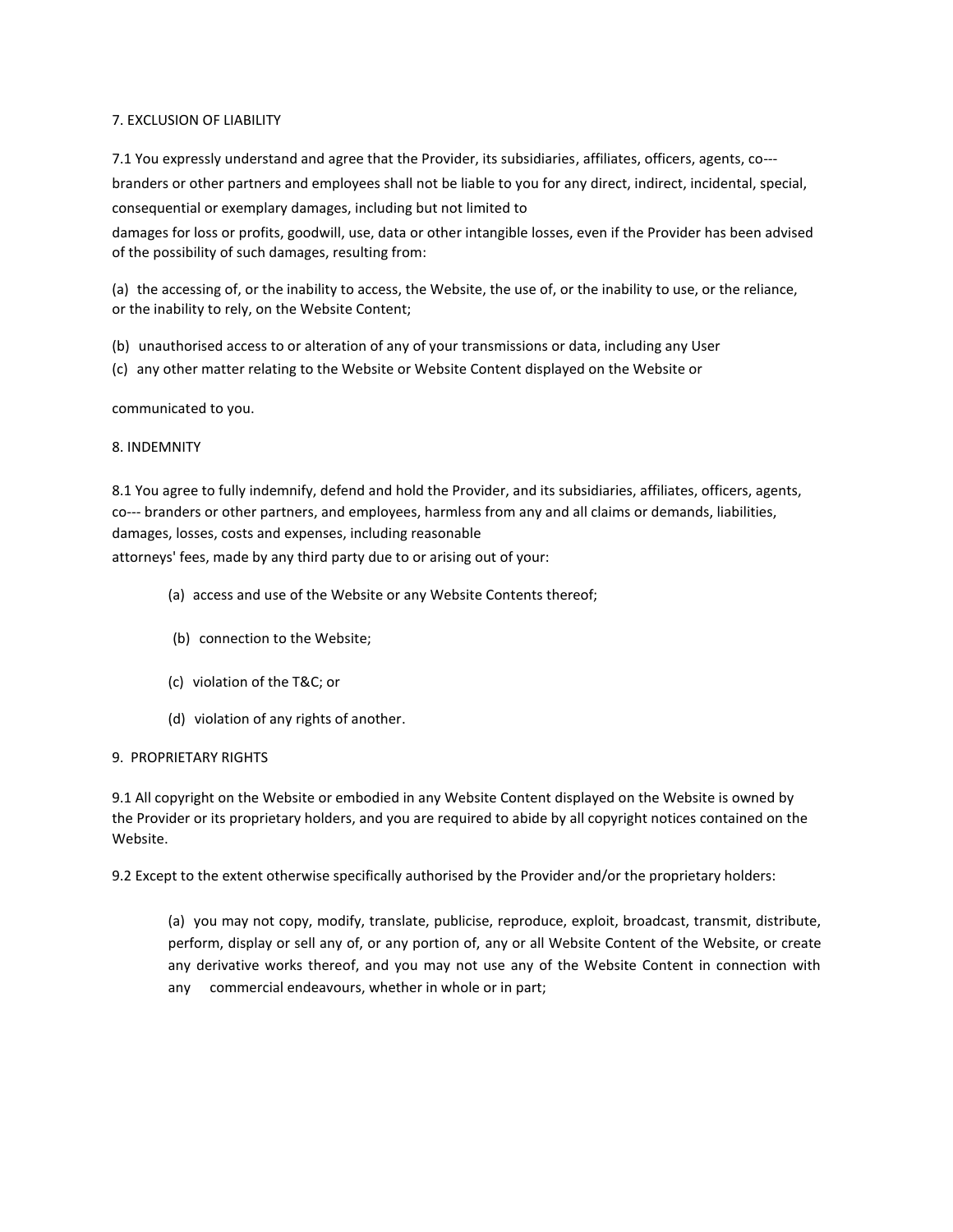(b) you may only retrieve and display any Website Content on a computer screen, print individual pages on paper, photocopy and store such pages in electronic form on disc (but not on any server or other storage device connected to a network) solely for your personal use; and

(c) you may not alter the text, graphics, images, audiovisual or any other materials contained on the Website or embodied in any Website Content.

9.3 Any unauthorised reproduction, publication, further distribution or public exhibition of the Website or all Website Content contained therein, in whole or in part, is strictly prohibited.

9.4 In addition, the Website domain name, the Provider's name, logo, other names and logos of the Provider as m ay be created, produced or used from time to time ("Marks") are trademarks or registered trademarks of the Provider and its affiliated companies. Without express and written prior permission, you agree not to display or use in any manner the Marks for any purpose whatsoever.

# 10. SPECIAL ADMONITION FOR INTERNATIONAL USE

10.1 The Website is provided for the benefit of, and is intended to be viewed by, Users within Australia only. If you are viewing the Website on a computer outside Australia, you expressly acknowledge, agree and warrant that:

(a) in choosing to access and use the Website outside Australia, you are solely responsible for complying with the laws applicable in your jurisdiction;

(b) the Provider shall not incur any liability to you whatsoever with respect to your access and use of the Website; and

(c) you shall indemnify the Provider against any and all liability the Provider may have in relation to any third party for any reason whatsoever arising out of your use of the Website.

# 11. GENERAL PRACTICES REGARDING USE AND STORAGE

11.1 You expressly acknowledge and agree that:

(a) the Provider may establish general practices and limits concerning use of the Website, including without limitation, the maximum number of days and months that any data submitted by you will be retained by the Website, the maximum amount of information that m ay be submitted by you and the maximum number of times and the maximum duration for which you may access any Website Content on the Website in a given period of time;

(b) the Provider has no responsibility or liability for the deletion or failure to store any descriptions, work, portfolio, profile, or other information or communication posted by you, or obtained or procured from or through the use of the Website; and

(c) the Provider reserves the right to modify these general practices and limits from time to time.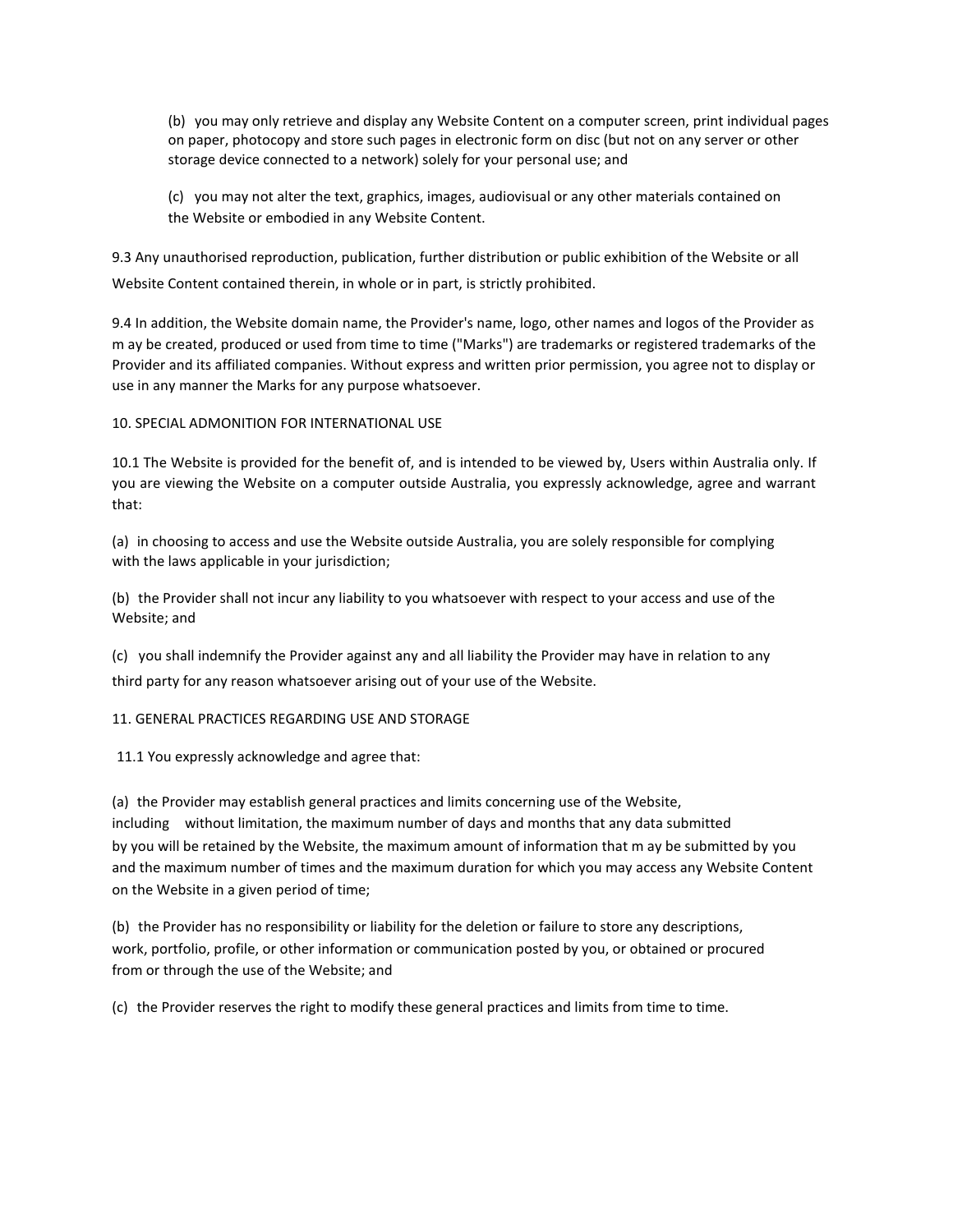### 12. MODIFICATIONS TO THE WEBSITE, WEBSITE CONTENT AND T&C

12.1 The Provider reserves the right at any time and from time to time to modify or discontinue, temporarily or permanently, the Website or any part thereof, including the provision of any Website Content, with or without notice to you. You agree that the Provider shall not be liable to you or to any third party for any such modification, suspension or discontinuance of the Website or any part thereof.

12.2 The Provider reserves the further right to make any amendments to the T&C at any time in its sole and discretion, with or without notice to you. The most current version of the T&C as posted on this page shall supersede all previous versions.

12.3 It is your responsibility to check regularly to determine whether a new version of the T&C has been uploaded. If you do not agree to any revisions pursuant to the upload of a new version of the T&C, then you must immediately stop using the Website.

#### absolute

12.4 You agree that the Provider shall not be liable to you or to any third party for any such modification, suspension or discontinuance of the Website, and/or amendments to the T&C. Your continued use of the Website after such modifications or amendments shall constitute an acceptance of your agreement to be bound by the T&C, as amended.

#### 13. SUSPENSION, EXPIRY AND TERMINATION

13.1 You agree that the Provider may, under certain circumstances and without prior notice, suspend or immediately terminate your access to the Website and remove any associated User Content, including any profiles, works, information or contact details thereof.

13.2 Cause for such suspension or termination shall include, but not be limited to:

(a) breaches or violations of the T&C, Privacy Policy and/or any other agreements entered into between you and the Provider;

- (b) requests by law enforcement or other government agencies;
- (c) discontinuance of the Website (or any part thereof); and
- (d) unexpected technical or security issues or problems.
- 13.3 You agree that all such suspensions or terminations shall be made at the Provider's sole discretion and

that the Provider shall not be liable to you or any third party for any such suspension or termination.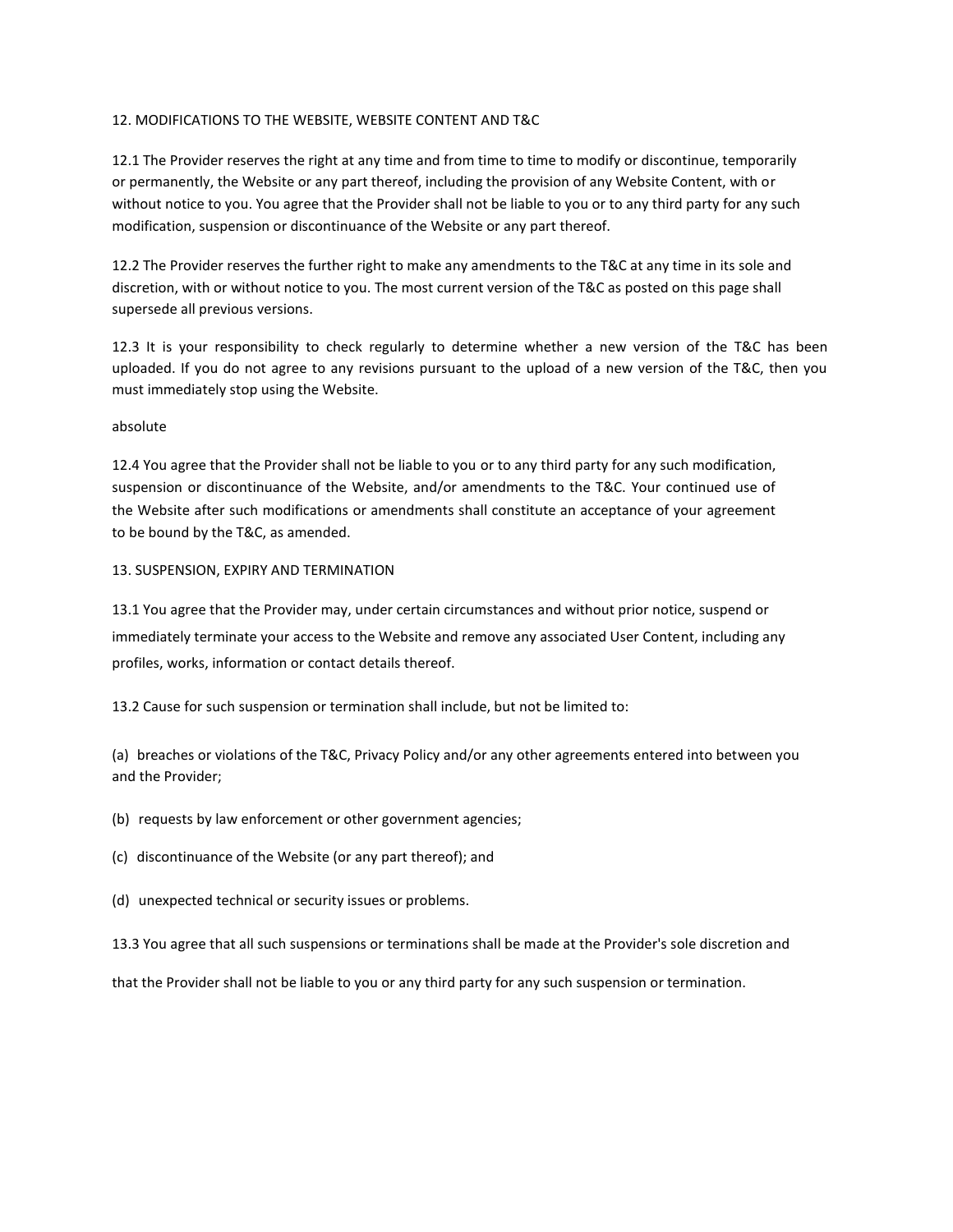13.4 Cancellations must be made by the Customer within a 24---hour period (which includes non---business hours) of signing or verbally confirming the contract. If the cancellation occurs after the campaign has gone live and costs incurred by the Company, the Customer agrees to pay the sum equivalent to 60% of the remaining contract balance.

13.5 Waze (SEO Auckland Limited) requires 30 days written notification via email prior to expiry of the contract to discontinue Waze (SEO Auckland Limited) services. If there is no written cancellation of service 30 days before the Contract's expires, the Contract will restart on exactly the same package, pricing plan, payment method and terms and conditions as originally signed up for.

13.6 Recoverable costs The Customer will be liable for any fees that the Company incurs by utilising a third-party service provider for debt collection purposes.

# 14. OFF SITE LINKS

14.1 In order to offer increased value to our Users, the Website may provide, or third parties may provide, links to other Websites or resources, which you may access at your sole discretion.

14.2 You understand and acknowledge the Provider has no control over such sites and resources. In this respect, you also acknowledge and agree that the Provider is not responsible for the availability of such external sites or resources, and does not endorse and is not responsible or liable for any content, advertising, products, services or other materials on or available from such sites or resources.

14.3 You further acknowledge and agree that the Provider shall not be responsible or liable, directly or indirectly, for any damage or loss caused or alleged to be caused by or in connection with use of or reliance on any such content, goods or services available on or through any such site or resource.

#### 15. EMAIL POLICY

15.1 We will not respond unless required to do so by law to any email sent to us which contains threatening, abusive, malicious, pornographic, obscene, defamatory or otherwise illegal or inappropriate material. We reserve the right to take such action as we in our sole discretion deem fit in respect of such material.

15.2 All Emails received will be taken to be submitted, where appropriate, for publication, free of charge. If you wish to negotiate a fee for the publication of your exclusive material you should email us at info@ Waze (SEO Auckland Limited).co.nz and state your name, address and, if applicable, a contact telephone number, in your Email. Your Email should clearly state that the material contained in the Email has been submitted for the purposes of negotiating a fee for the publication of that material. It must not be sent to any other email address or to a User or to any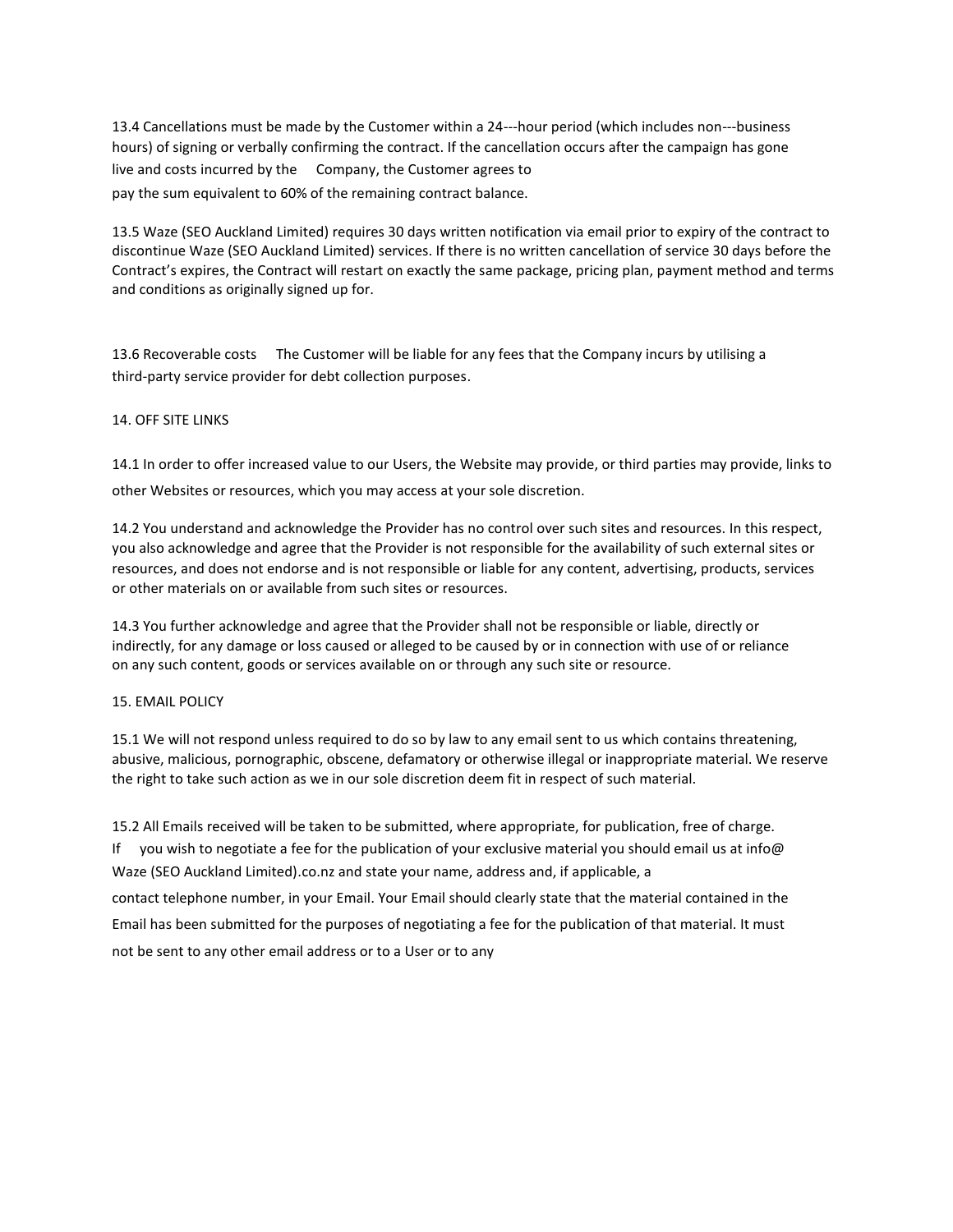other third party.

15.3 We will not disclose any personal information under any circumstances of any staff, employee, contractor or worker of the Provider and/or the Provider's associates. Where appropriate we will endeavour to respond to all Emails within 3 days of receipt, but we cannot and do not guarantee to respond to any Emails. All Emails will generally be stored for 6 months after which time they will automatically be deleted. Any Email sent to the incorrect destination is liable to be deleted immediately.

# 16. PRIVACY POLICY

16.1 The use of any personal information collected from you is subject to our Privacy Policy, which is incorporated into this T&C by reference.

#### 17. NO THIRD PARTY BENEFICIARIES

beneficiaries to this T&C, and that you may not assign your profile or registration to any other persons.

#### 18. NOTICES

18.1 If you choose to provide us with a nominated email address, unless you expressly inform us otherwise, the Provider may communicate with you by providing you with notices regarding updates, changes or additions to the Website or Services offered through or in connection with the Website.

# 19. GOVERNING LAW

19.1 This T&C and any obligations arising out of or in relation to the T&C shall be governed by and construed in accordance with the laws of New Zealand.

#### 20. JURISDICTION

20.1 You understand, agree and acknowledge that the courts of New Zealand are to have exclusive jurisdiction to settle any dispute (including claims for set---off and counterclaims and disputes relating to any non-- contractual obligations) which may arise out of or in connection with the T&C and for such purposes irrevocably submit to the jurisdiction of the aforesaid courts.

#### 21. ENTIRE AGREEMENT

21.1 The T&C constitute the entire agreement between you and the Provider and govern your access and use of, or purchase through or in connection with, the Website, superseding any prior agreements between you and the Provider.

21.2 You also may be subject to additional terms and conditions that may apply when you use or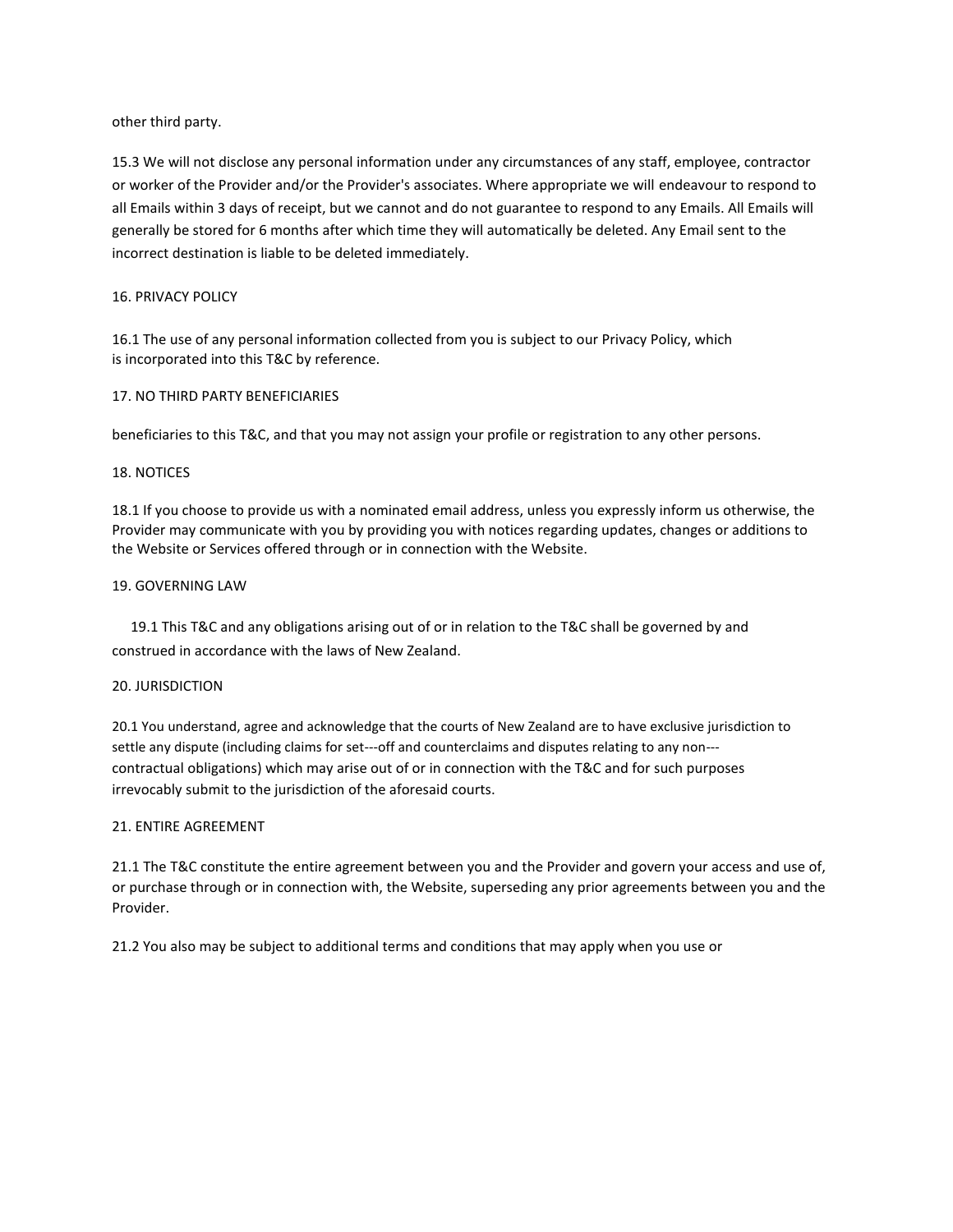purchase certain other services of the Provider, affiliated services, third---party content or third--- party software.

# 22. WAIVER AND SEVERABILITY OF TERMS

22.1 The failure of the Provider to exercise or enforce any right or provision of the T&C shall not constitute a waiver of such right or provision.

22.2 If any provision of the T&C is found by a court of competent jurisdiction to be invalid, the parties nevertheless agree that the court should endeavour to give effect to the parties' intentions as reflected in the provision, and the other provisions of the T&C remain in full force and effect.

#### 23. VIOLATIONS AND INFRINGEMENTS

23.1 Any violations or infringement of the T&C should promptly be reported by the User by emailing the Provider at info@Waze (SEO Auckland Limited).co.nz.

# Waze (SEO Auckland Limited) PPC Campaign General Terms & Conditions

#### 1. INTERPRETATION

1.1 The following definitions are applicable to the contract ("Contract").

Keywords: means the word (s) and/or phrases which the Customer wishes to list under on the Google search engine and which the Company agrees to use in the p l a c e m e n t of paid advertisements through the AdWords platform.

Advertising Fee: means the fee for the advertising services provided by Waze (SEO Auckland Limited) to the customer, particularly for the placement of advertisements on the Google search engine through the AdWords platform.

Google AdWords: means paid search and display advertising placed on Google and the Google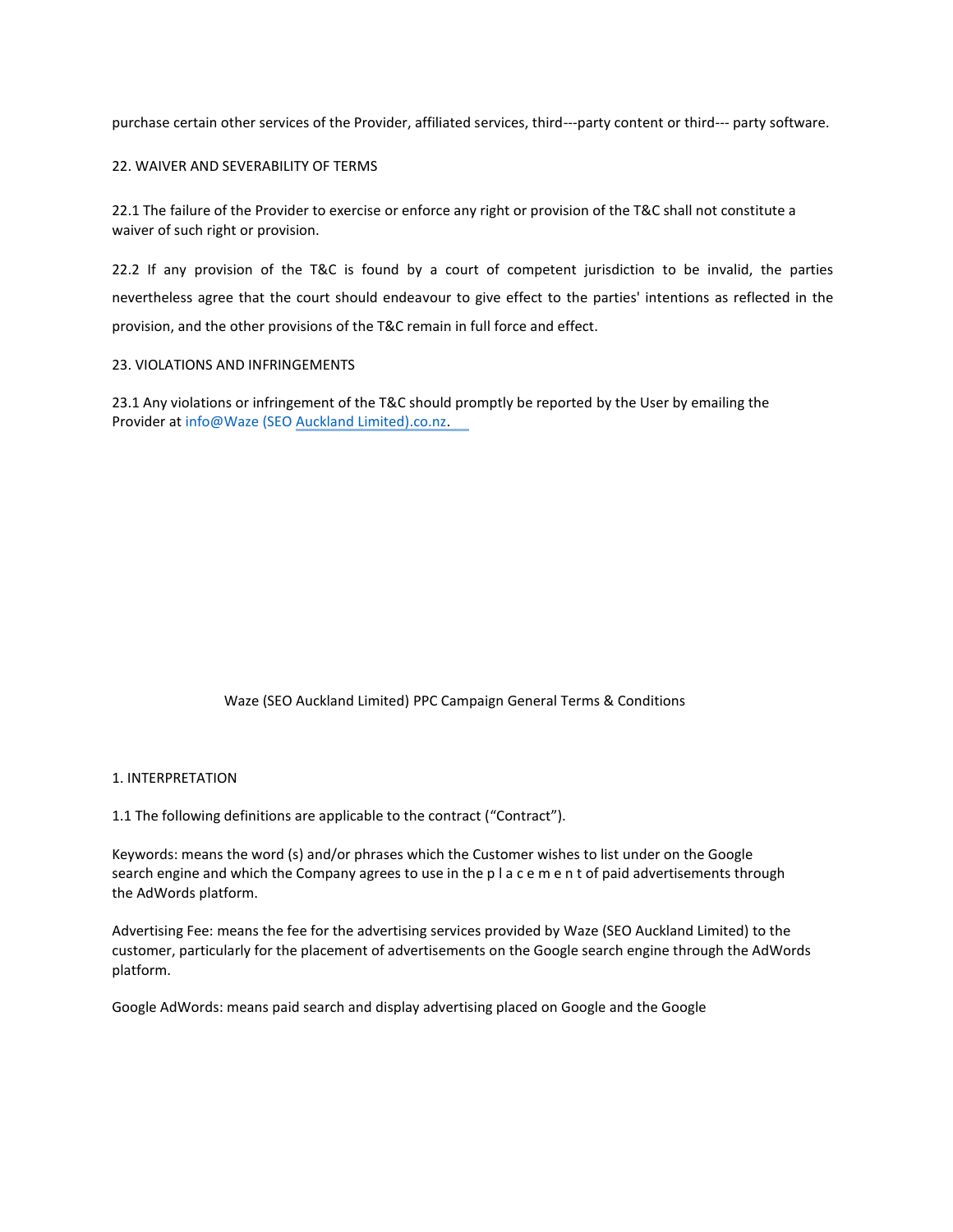partner network for the selected keywords linking to the Customer's own web site.

Contract: means the legal agreement between the Customer and the Company for the Company to provide the specified Google AdWords services as specified on the front page of this document or t h e verbal confirmation of contract and in the terms and conditions herein.

Contract Start Date: means the date when payment for the Set---Up and Advertising Fee has been m a d e or the date when Google ads were placed on the Google search engine by the Company, whichever is the earlier.

Customer: means the person or entity named on the front page of this Contract or verbal confirmation of contract who purchased Google advertising services from the Company.

GST: (Goods and Services Tax). It is pursuant to the Goods and Services Tax Act 1985 and its statutory Amendments.

1.2 T h e reference to a "person" includes a natural person, a corporate or a n unincorporated body

1.3The reference to a statute or statutory provision refers to it as it is in force at the time when the contract was signed.

# 2. APPLICATION OF CONDITIONS

- 2.1 These Conditions shall:
- (a) be applied into the Contract; and

(b) prevail over any terms or conditions contained, or referred to, in the Customer's confirmation of

order, purchase order, specification or other document supplied by the Customer.

2.2 By proceeding with this Contract, the Customer acknowledges that it has read, and accepted the terms and conditions herein.

2.3 Any quotation provided is valid over a 30--- day period, provided that the Company has not previously withdrawn it.

#### 3. DURATION

3.1 This Contract is applicable from the Start Date and will continue until the end of the agreed-- -upon period as stated on the front page of this Contract or verbal confirmation of contract.

3.2 The Company shall not be required to provide any advertising service until it has received, in cleared funds, the Set---Up Fee and the first payment for the advertising service as specified on the front page of this Contract or verbal confirmation of contract.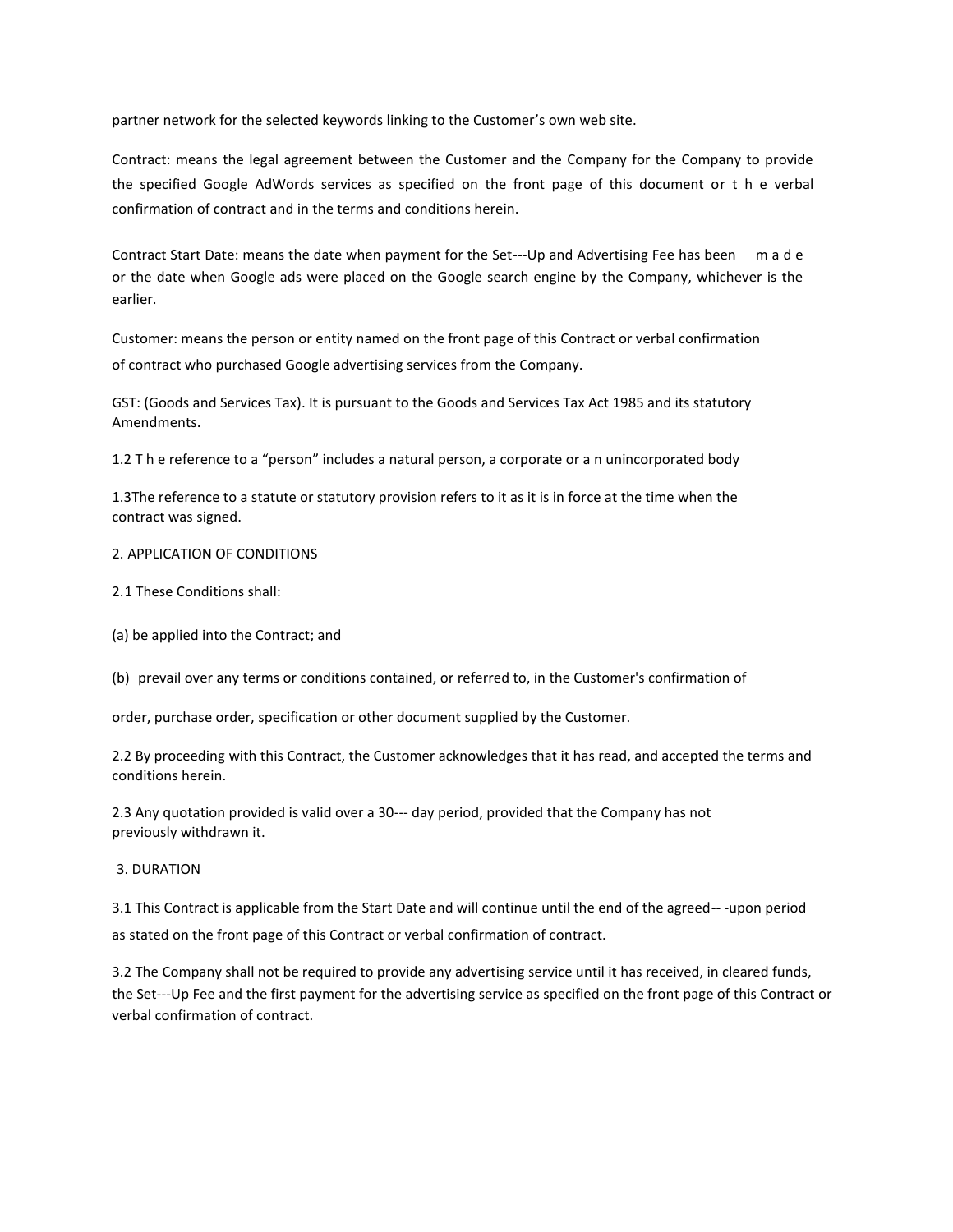# 4. THE KEYWORDS

4.1 Subject to the provisions of this clause, the Company shall use the Keywords that are specified on the front page of this Contract.

4.2 The Customer acknowledges that the Keywords selected are not exclusive to either the Company or the Customer. The Company does not provide any guarantee that placing the Customer's website on the Google search engine through Google AdWords would result in increased internet traffic on the Customer's website or result to increased sales for the Customer's products/services.

4.3 The Company may, without notice, change the Keywords in order to comply with applicable industry standards or legal requirements.

4.4 The Keywords are subject to Google's review process. From time to time, the display of the customers Google Ads may be suspended or interrupted pending Google verification process. The advertisement and associated website content meet Google advertising policies.

4.5 The Company is not responsible for any interference or access restrictions to the Google AdWords by any other third party.

4.6 If, after the Start Date, the Customer requests a change to the Keywords, the Customer must do so in writing to the Company.

4.7 The Customer acknowledges that the Company will impose a daily budget allowance on the Google AdWords platform. The company may be permitted, from time to time, to cease and remove the Google advertisements in any one day period (00.01 hours to 24.00 hours) if the daily allowance has been, or in the reasonable opinion of the Company, likely to be exceeded:

(a) The Customer acknowledges if the daily assigned budget is not spent, the unspent budget does not rollover to the following day or month.

4.8 If the Customer wishes to increase their daily budget allowance on Google AdWords, they must request a change in writing. The Advertising Fee will be increased accordingly.

4.9 It is agreed that the Company shall have the right to immediately and without notice cease to provide advertising services if:

- (a) The Customer fails to pay the amount due on or before the due dates; or
- (b) This Contract expires or is terminated; or
- (c) Google NZ ceases or suspends its search engine operations

#### 5. PAYMENTS AND PRICING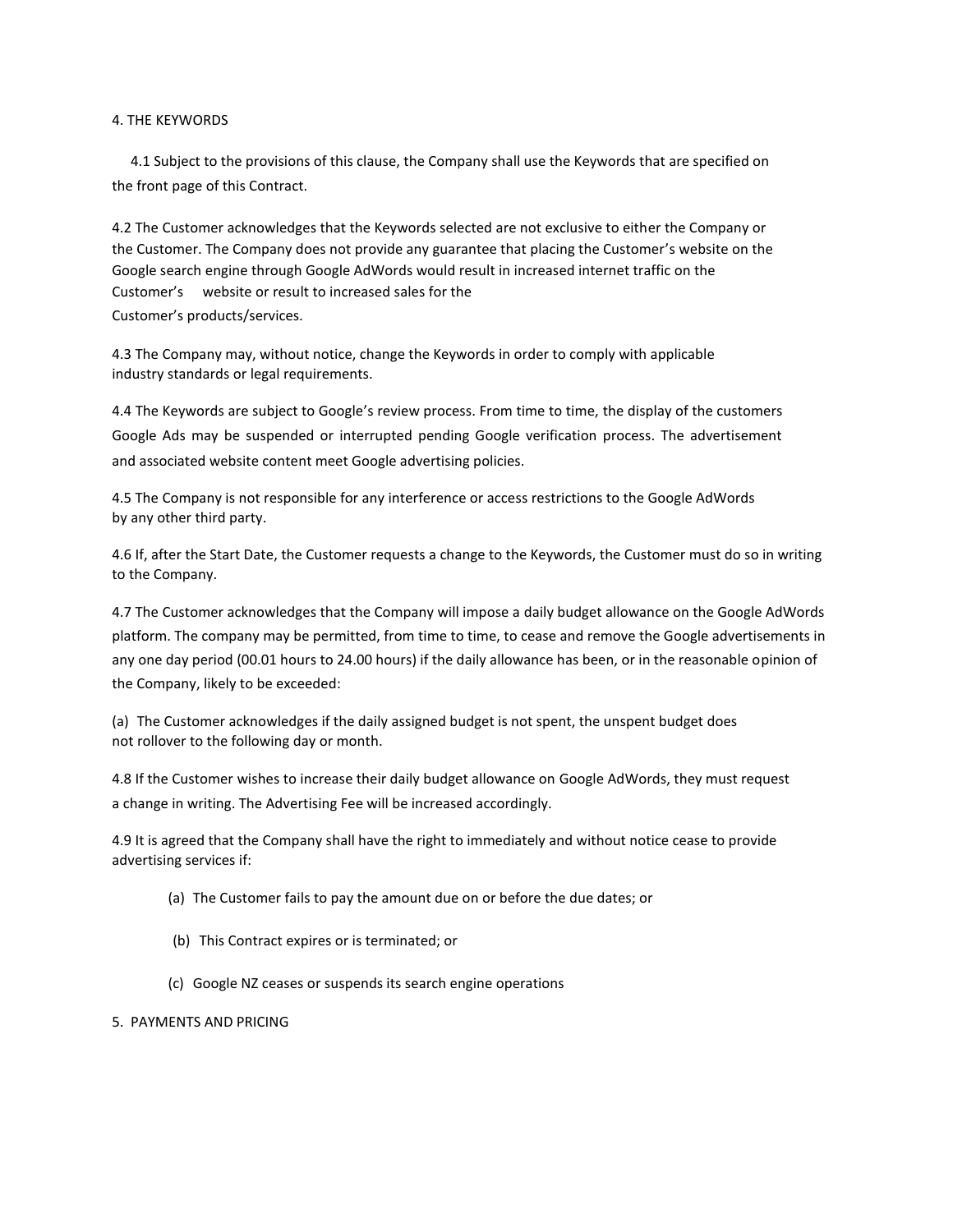5.1 The Customer agrees to pay the Start Up Fee and Advertising Fees for the Google AdWords as specified on the front page of this Contract or verbal confirmation of contract. These may be varied from time to time pursuant to this Contract.

5.2 Where the Customer has agreed to pay the advertising fees by credit card or direct debit, the Customer authorises the Company to retrieve payments of all t h e amounts due on a recurring basis until the end of the Contract period. If the Customer cancels the Company's authority to retrieve payments or if the payment cannot be retrieved for any reason, the Customer remains liable for the missed payments as well as ongoing payments.

5.3 Without prejudice to any right it may have, if the Customer fails to pay the amount due under this Contract, the Company may suspend its advertising services until payment has been made in full or terminate this Contract as detailed in clause 6 below; and/or

5.4. The Customer shall be liable for costs that the Company incurs in the collection or recovery of a l l outstanding amount due under this Agreement.

5.5 Any late payments after 7 days from the due date will incur an additional 5% late fee.

# 6. SUSPENSION

6.1 The Company has the right, at its sole discretion, to suspend its advertising services without notice, if any payment under the Contract is not made in full on the due date; or

6.2 If the Company reasonably believes that:

(a) the Customer's website contains derogatory or misleading content and/or infringes on third parties Intellectual Property Rights; and/or the Customer's website is found to be hosting or distributing malware; or

(b) the Google advertisements are being subject to spam attacks, fraud, and/or any unusual use, including but not limited to an excessive number of clicks on the Google ads.

6.3 The Company shall not be obliged to reinstate its services until the Customer has the outstanding amount and/or removed the offending material from its website as described in 6.2.

6.4 Suspension under Clause 6 shall not mean that the Customer is exempt from its obligation to pay the Company the full amounts owed prior to the suspension date, or the obligation to pay the Advertising Fee for the remainder of the Contract period.

# 7. CONFIDENTIALITY

Subject to clause 9 below, the Company will keep the Customer's details confidential. The Customer agrees to keep, in strict confidence, all materials that has been disseminated from the Company in its provision of advertising services from any third party.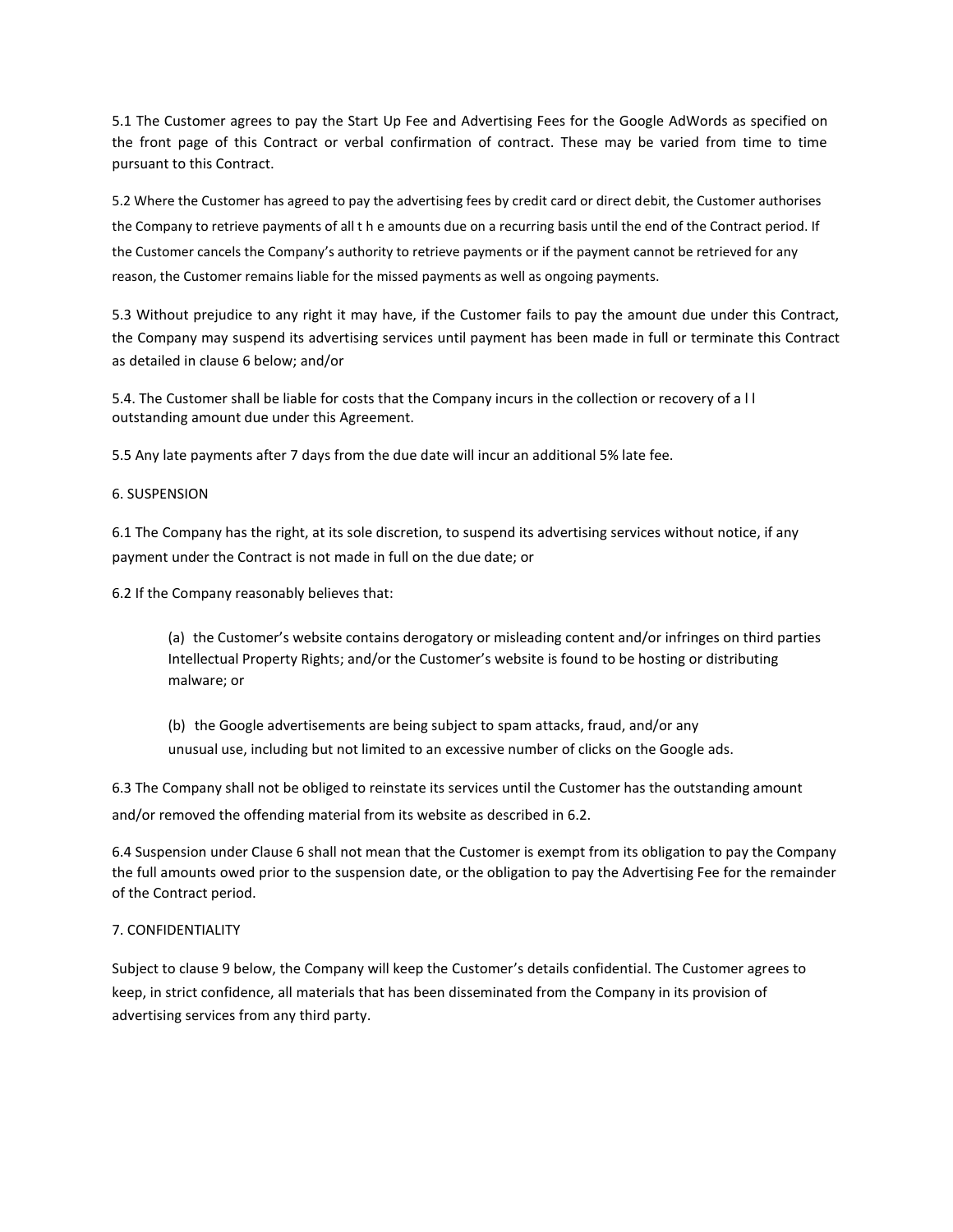# 8. LIMITATION OF LIABILITY

8.1 This clause outlines the liability of the company (including liability for the acts of its employees, consultants, and subcontractors) to the Customer with regards to the following:

- (a) breach of the Contract terms
- (b) Customer's use of the Company's advertising services

(c) representation or statement including acts of omission that are in any way connected to the Contract 8.2 All other warranties stated and implied by statute or common law are, to the fullest extent permitted by law, excluded from this Contract.

8.3 The Customer acknowledges that the Consumer Guarantees Act does not apply to this contract as the Company's advertising services are intended for business customers and for business purposes.

8.4 The Customer acknowledges that: (a) The Company is not an agent or employee of Google. It is an independent Google advertising services company. (b) The Company cannot make any representation on behalf of Google or its subsidiaries. (c) The Company cannot guarantee the

performance of the Customer's website on Google and shall not be liable for any act that may result to loss to the Customer

8.5 The Company shall not incur any liability if it is delayed or prevented from providing

advertising services by acts, omissions, or events that are beyond its reasonable control.

8.6 To the extent permitted by the law:

this Contract. (b) Notwithstanding the sub---clause above, the Company's total liability shall be limited to the most recent payments made by the Customer over a three---month period.

8.7 No claims may be made or actions taken by the Customer against the Company in relation with this Contract more than six months after the earliest breach of contract or more than three months after the date of the Contract's termination.

8.8 The Company shall have no liability of the Customer becomes subject to internet fraud, spam attack, or malware attack. The safe and secure operation of the Customer's website shall be the responsibility of the Customer alone.

### 9 PRIVACY OF INFORMATION

9.1 The Customer agrees that details of name, address, and payment records may be submitted to a credit reference agency in relation to this Contract. The Customer's personal details may be retained by the Company during the duration of the Contract.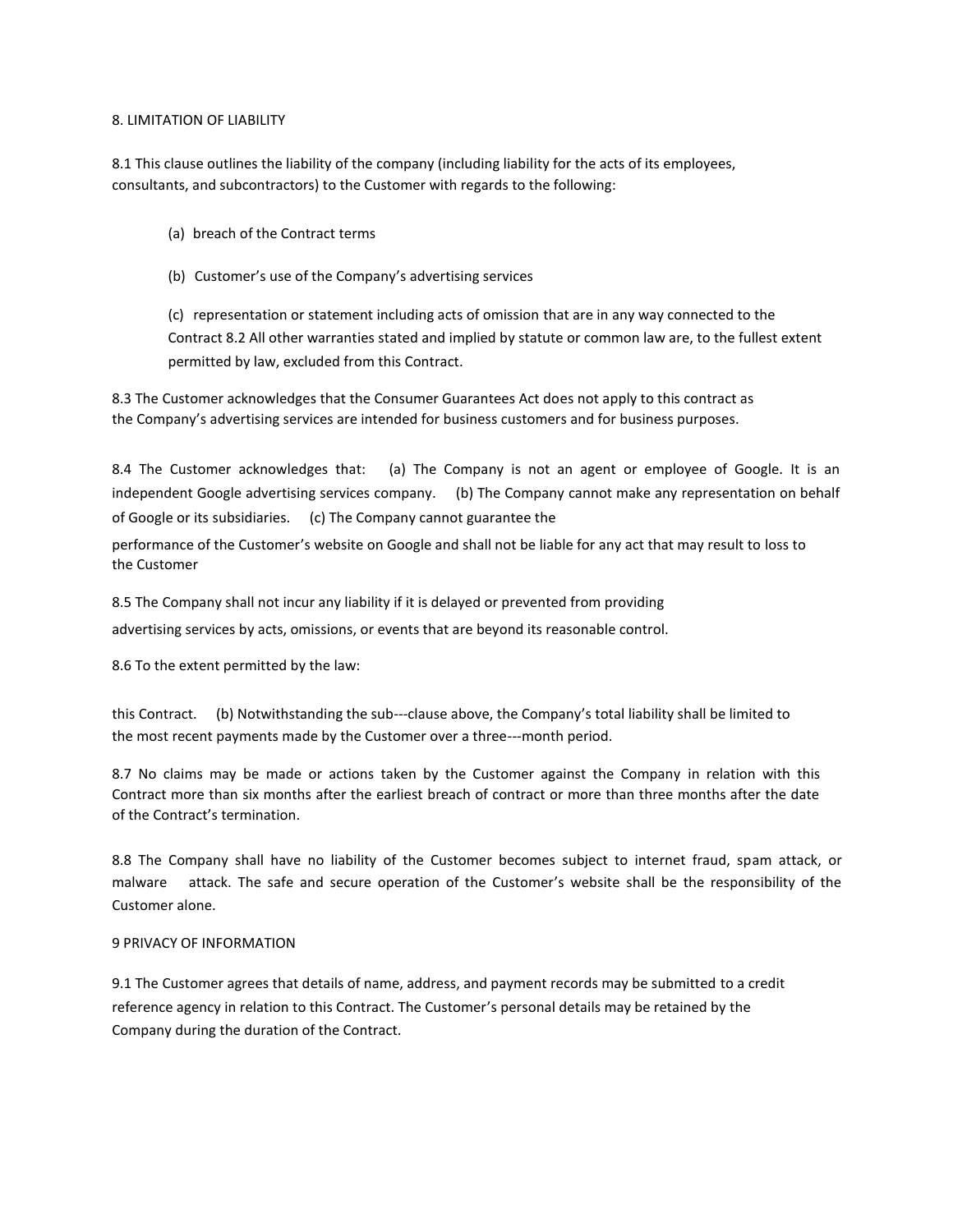9.2 Except as written in this clause, the Company will keep the Customer's information confidential. The Customer's details will not be provided to a third party without the Customer's consent other than what is necessary for the Company to providing its advertising services.

# 10 EXPIRY AND TERMINATION

10.1 Waze (SEO Auckland Limited) requires 60 days written notification via email prior to expiry of the contract to discontinue Waze (SEO Auckland Limited) services. If there is no written cancellation of service 60 days before the Contract's expires, the Contract will restart on exactly the same package, pricing plan, payment method and terms and conditions as originally signed up for verbal or via contract.

10.2 Recoverable costs The Customer will be liable for any fees that the Company incurs by utilising a third-party service provider for debt collection purposes.

# 11 GENERAL CLAUSES

11.1 No variation of this Contract is valid unless agreed to, verbal recording or in writing, by the Company.

11.2 If any provision on this Contract is found unenforceable, it will be deemed as not part of the Contract. The enforceability of other parts of this Contract shall remain.

11.3 The Contract supersedes all previous agreements between the Company and Customer

11.4 The Company may delegate or subcontract any or all its rights and obligations to a third party

11.5 The Customer may only assign its rights and obligations to a third party with the Company's consent. The assignee may be required to enter into a new Contract with the Company.

11.6 No section in this Contract is intended to constitute a partnership or joint venture between the parties. No party shall have the authority to bind the other party in any way.

11.7 Disputes or claims arising in relation with this Contract shall be governed in accordance to the laws of New Zealand. The parties submit to the non---exclusive jurisdiction of the Courts of New Zealand.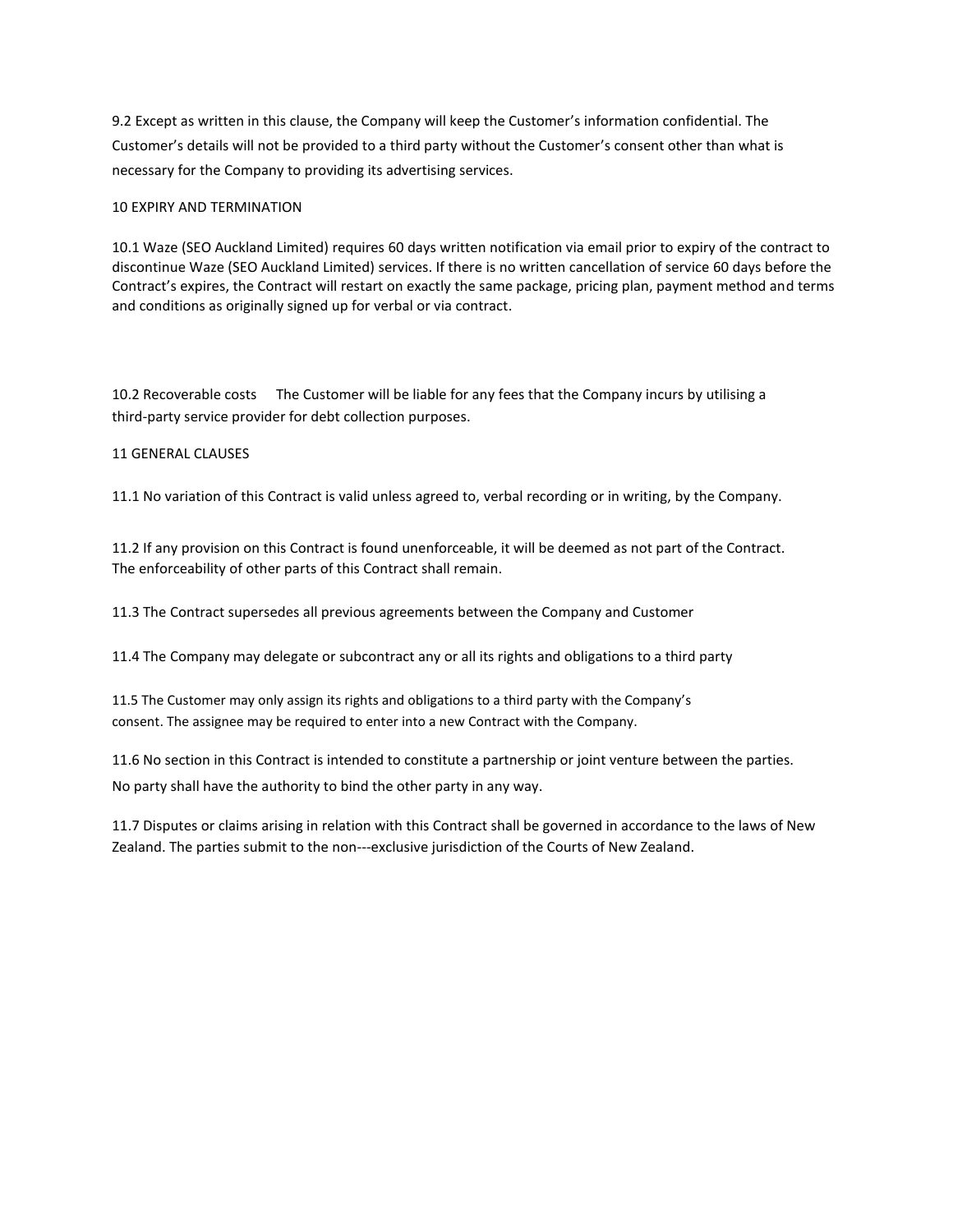11.8 Communications from the Company shall be deemed to have been given upon transmission. Notices by the Customer to the Company must be sent to info@Waze.co.nz and accounts@Waze.co.nz or any other email accounts that are used to communicate with the customer. Notices and responses to the Customer shall be sent to the email address provided on the front page of this Contract unless otherwise specified by the Customer.

# 12 INTELLECTUAL PROPERTY

12.1 For the purposes of this Contract, "Work" shall mean the propriety materials embodied in, or as it relates to the Services. These include:

- (a) technical processes, design, codes, scripts and databases;
- (b) inventions, improvements, enhancements, information and know---how;
- (c) the Website and all Waze (SEO Auckland Limited) domain names, trademarks, trade names, get---ups, whether registered or not;
- (d) all documentation and other records pertaining to the Services; and
- (e) any derivative works from any of the above

12.2 You acknowledge and agree that:

(a) all proprietary rights and interests created or embodied in the "Works" belong to Waze (SEO Auckland Limited) to the fullest

extent of the law, including all rights to copy or licence such rights to others for any purpose as Waze (SEO Auckland Limited) sees fit in its sole and absolute discretion;

(b) accordingly, without prior written consent of Waze (SEO Auckland Limited)

(i) you must not supply, sell or otherwise make available the Works or any parts thereof to any third parties; and

(ii) that you will, at your sole cost and expense, do all acts necessary to ensure that if, as a result of any breach of your obligation under Clause 12.2(b. i) Waze (SEO Auckland Limited) 's proprietary rights, title or interests herein have been infringed, such infringement shall cease immediately.

Waze (SEO Auckland Limited) Search Engine Optimisation General Terms & Conditions

1 Waze (SEO Auckland Limited) )'s SEO Services will include (but are not limited to):

1.1 Researching keywords and phrases to select appropriate, relevant search terms (up to agreed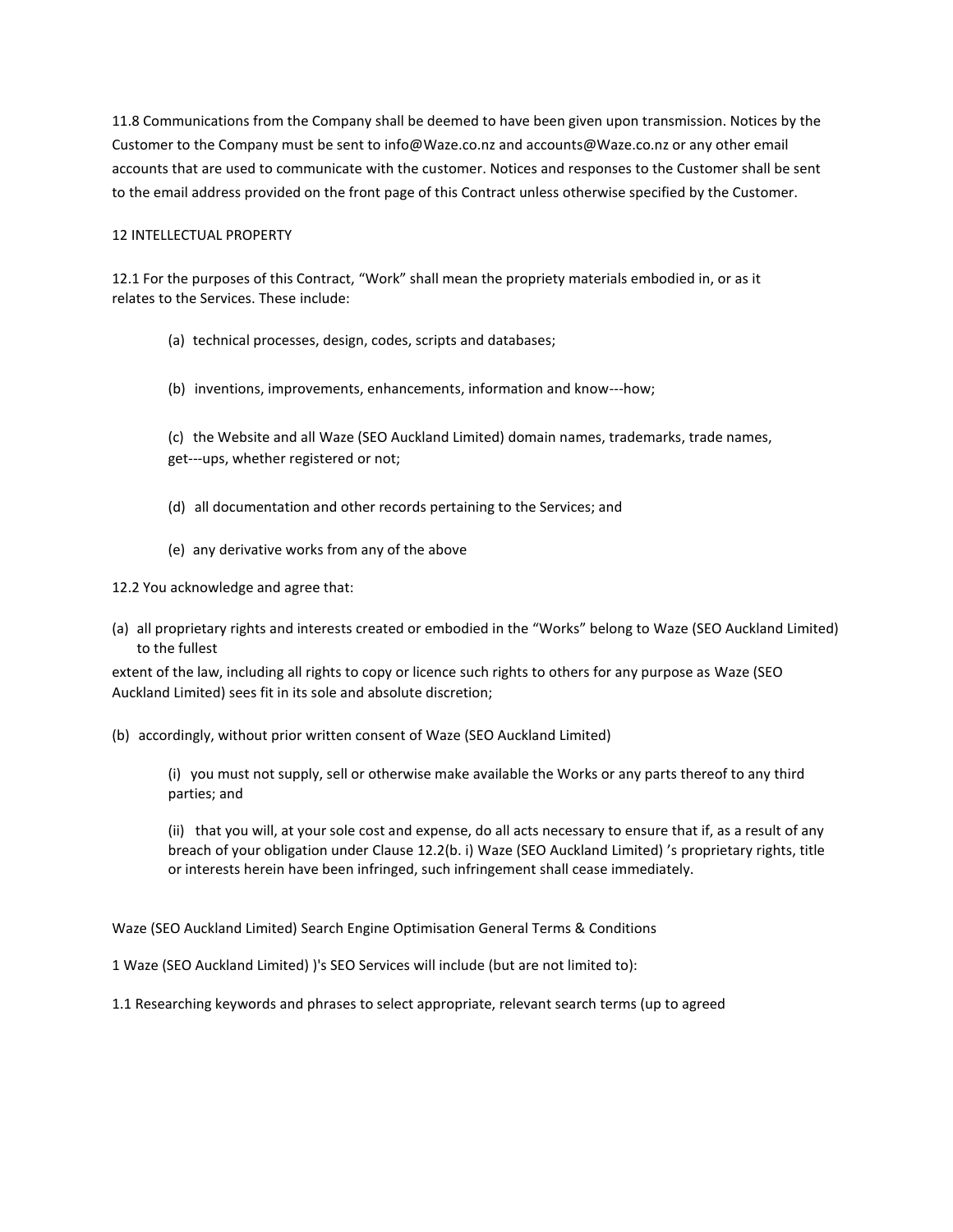number of phrases).

1.2 Obtaining "back links" from other related websites and directories in order to generate link popularity and traffic (amount up to Waze (SEO Auckland Limited)'s discretion).

1.3 Editing and/or optimization of text for various html tags, Meta data, page titles, and page text as necessary (up to agreed pages). In the even that Waze (SEO Auckland Limited) is not able to make the edits and/or optimization directly (due to the limitations or complexities of the Client's site), Waze (SEO Auckland Limited) will send the recommended edits and/or optimizations to the client or the Client's web developer as necessary. Note that the Client's web developer may charge the Client to make the edits and/or optimizations recommended by Waze (SEO Auckland Limited). Waze (SEO Auckland Limited) will not be held

liable for charges/fees incurred by the Client due to the edits and/or optimzations made by the client's web developer

1.4 Analysis and recommendations on optimal website structure, navigation, code, etc. for best SEO purposes.

1.5 Recommend, as required, additional web pages or content for the purpose of "catching"

keyword/phrase searches.

1.6 Create ranking reports or provide access to live ranking portals for the Client's website showing rankings in the major search engines

2 For the purposes of receiving professional SEO services, Client agrees to provide the following:

2.1 Administrative/backend access to the website for analysis of content and structure

2.2 Permission to make changes for the purpose of optimization, and to communicate directly with any third parties, e.g., your web designer, if necessary.

2.3 Unlimited access to existing website traffic statistics for analysis and tracking purposes.

2.4 Authorization to use client pictures, logos, trademarks, web site images, pamphlets, content, etc., for any use as deemed necessary by Waze (SEO Auckland Limited) for search engine optimization purposes.

2.5 If Client's site is lacking in textual content, the Client will provide additional text content in electronic format for the purpose of creating additional or richer web pages. Waze (SEO Auckland Limited) can create site content at additional cost to the Client. If the Client is interested in purchasing content from Waze (SEO Auckland Limited), please contact Waze (SEO Auckland Limited) for a cost estimate.

3 Client must acknowledge the following with respect to SEO services:

3.1All fees are non---refundable.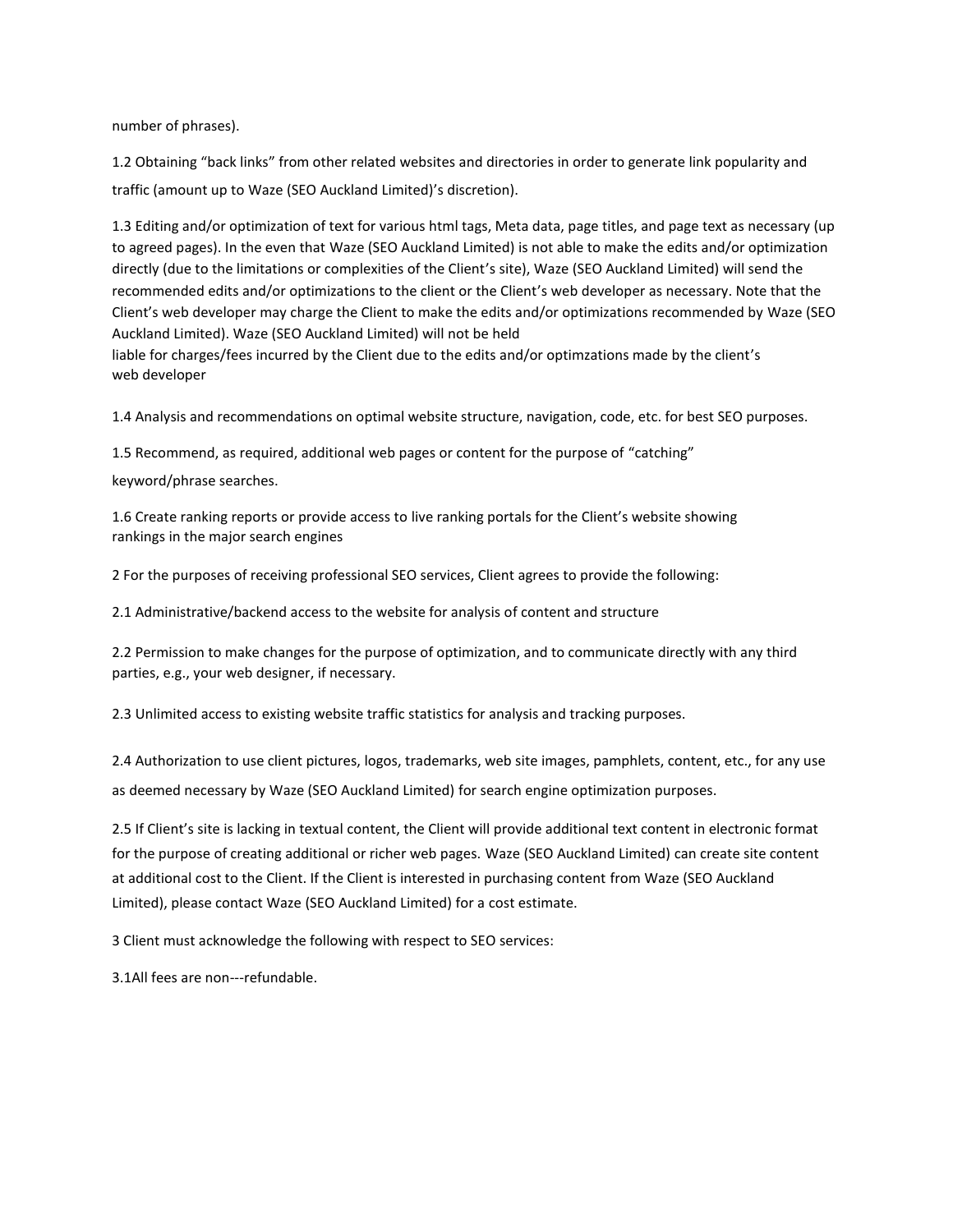3.2 All fees, services, documents, recommendations, and reports are confidential. Unless otherwise discussed beforehand, information and reports provided by Waze (SEO Auckland Limited) to the Client remain confidential and are prohibited from being repurposed for any other function (such as the self execution of SEO services) by the Client or any other third---party.

3.3 Waze (SEO Auckland Limited) has no control over the policies of search engines with respect to the type of sites and/or content that they accept now or in the future. The Client's website may be excluded from any directory or search engine at any time at the sole discretion of the search engine or directory.

3.4 Due to the competitiveness of some keywords/phrases, ongoing changes in search engine ranking algorithms, and other competitive factors, Waze (SEO Auckland Limited) does not guarantee #1 positions or consistent top 10 positions for any particular keyword, phrase, or search term.

3.4.1 Waze (SEO Auckland Limited)'s 12 months performance guarantee is only valid once all on- --page optimisation changes are completed as described in 1.

3.5 Google has been known to hinder the rankings of new websites (or pages) until they have proven their viability to exist for more than "6 months". This is referred to as the "Google Sandbox." Waze (SEO Auckland Limited) assumes no liability for ranking/traffic/indexing issues related to Google Sandbox penalties.

3.6 Occasionally, search engines will drop listings for no apparent or predictable reason. Often, the listing will reappear without any additional SEO. Should a listing be dropped during the SEO campaign and does not reappear within 30 days of campaign completion, Waze (SEO Auckland Limited) will re-- optimize the website/page based on the current policies of the search engine in question. Although Waze (SEO Auckland Limited) will re---optimize the website/page, Waze (SEO Auckland Limited) will no longer be held responsible for the ranking of the client's domain.

3.7 Some search directories offer expedited listing services for a fee. If the Client wishes to engage in said expedited listing services (e.g., paid directories), the Client is responsible for all paid for inclusion or expedited service fees. Waze (SEO Auckland Limited) can offer a list of expedited listing services upon request.

3.8 Linking to "bad neighbour hoods" or getting links from "link farms" can seriously damage all SEO efforts. Waze (SEO Auckland Limited) does not assume liability for the Client's choice to link to or obtain a link from any particular website without prior consultation.

3.9 Waze (SEO Auckland Limited) is not responsible for changes made to the website by other parties that adversely affect the search engine rankings of the Client's website.

3.10 Additional Services not listed herein (such as managing pay---per click campaigns, copywriting, link baiting, etc.) will be provided for a fee which is at the discretion of Waze (SEO Auckland Limited)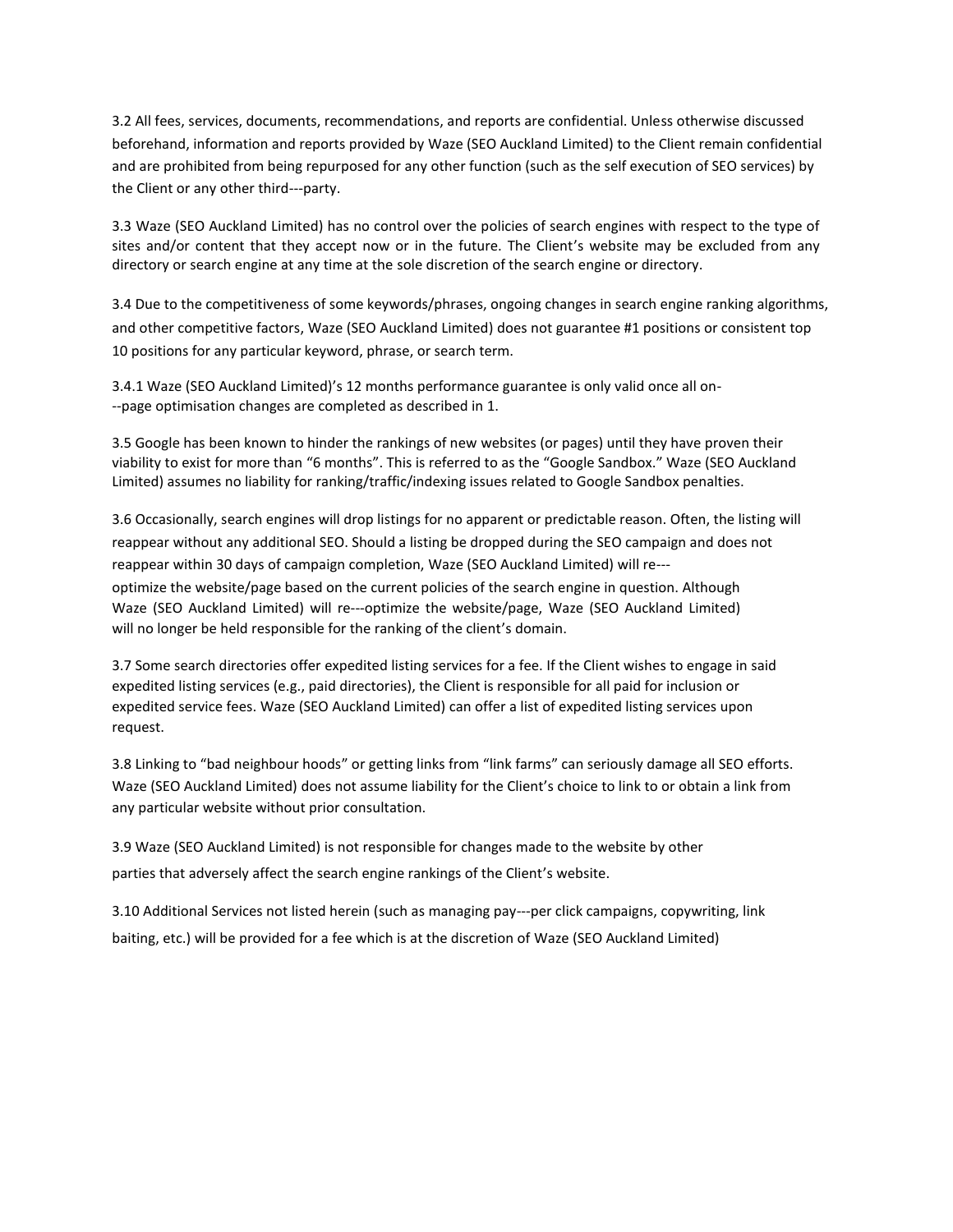3.11 The Client guarantees any elements of text, graphics, photos, designs, trademarks, or other artwork provided to Waze (SEO Auckland Limited) for inclusion on the website above are owned by the Client, or that the Client has received permission from the rightful owner(s) to use each of the elements, and will hold harmless, protect, and defend Waze (SEO Auckland Limited) and its subcontractors from any liability or suit arising from the use of such elements.

3.12 Waze (SEO Auckland Limited) is not responsible for the Client overwriting SEO work to the Client's site. (e.g., Client/webmaster uploading over work already provided/optimized). The Client will be charged an additional fee for re---

constructing content, based on the hourly rate of \$80 per hour. Notwithstanding any other provision of this Agreement, Waze (SEO Auckland Limited) obligation to provide free SEO services shall cease in the event the Client's conduct overwrites the SEO services provided. For example, if the client's webmaster uploads content without consulting Waze (SEO Auckland Limited), then Waze (SEO Auckland Limited) obligation to provide SEO services for free shall terminate.

3.13 Waze (SEO Auckland Limited) will not be responsible for the ranking of the Client's site should the Client refuse to make the edits and/or optimizations recommended in 1. Waze (SEO Auckland Limited) will not be responsible for any delays caused by the Client (or a relevant party related to the Client such as

3.14 Waze (SEO Auckland Limited) will not be responsible for the poor performance of a Client's SEO campaign should payments for the campaign become overdue or otherwise disrupted in any way (by the Client). The clause in 3.4 shall also be waived should payments for the campaign become overdue or other disrupted in any way (by the Client).

# 4 EXPIRY AND TERMINATION

.

4.1 Cancellations must be made by the Customer within a 24---hour period (which includes non---business hours) of signing or verbally confirming the contract. If the cancellation occurs after

the campaign has gone live and costs incurred by the Company, the Customer agrees to pay the sum equivalent to 60% of the remaining contract balance.

4.2 Waze (SEO Auckland Limited) requires 30 days written notification via email prior to expiry of the contract to discontinue Waze (SEO Auckland Limited) services. If there is no written cancellation of service 30 days before the Contract's expires, the Contract will restart on exactly the same package, pricing plan, payment method and terms and conditions as originally signed up for.

4.3 Recoverable costs The Customer will be liable for any fees that the Company incurs by utilising a third party service provider for debt collection purposes.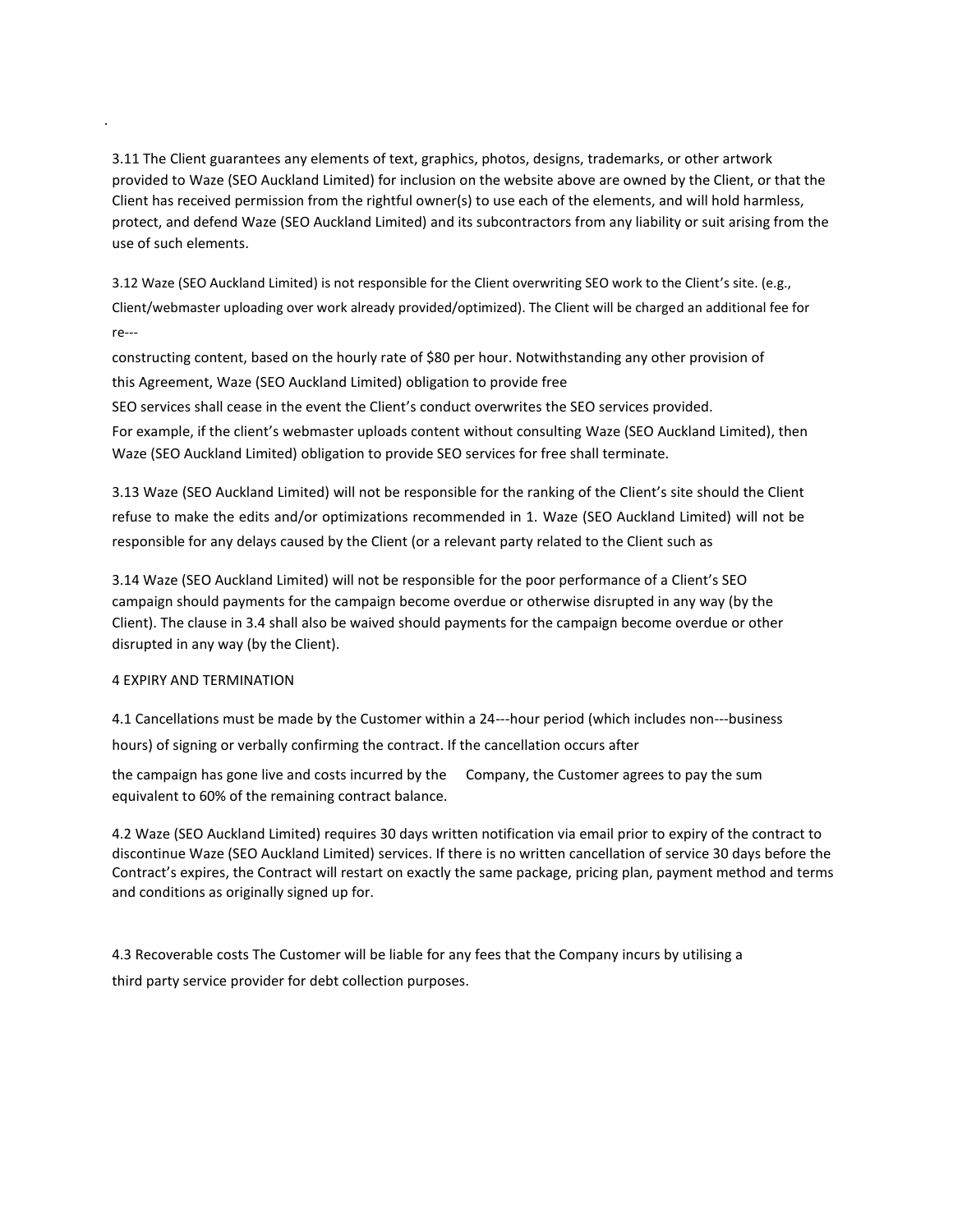Waze (SEO Auckland Limited) Designer Graphics / Website Services General Terms & Conditions

# 1. DEFINITIONS

CUSTOMER shall mean the company, individual, partnership, or another entity that is engaging the services of Waze (SEO Auckland Limited) and any person acting on behalf of the CUSTOMER.

# 2. ACCEPTANCE

The instruction received by Waze (SEO Auckland Limited) to commence the website design/development work shall be constituted as a binding contract, and the acceptance by the customer of the Waze (SEO Auckland Limited) terms of sale.

# 3. PRICE

Unless specified to the contrary, the price quoted in the verbal agreement or agreement between Waze (SEO Auckland Limited) and the CUSTOMER will be binding and final. If the CUSTOMER requires additional features/functionalities that are not on the initial agreement, additional charges may apply.

All deposits made to Waze (SEO Auckland Limited) are non-refundable.

# 4. SERVICES

4.1 Waze (SEO Auckland Limited):

(a) will deliver the Website as outlined in the Proposal;

(b) will facilitate the incorporation of the Website Content into the Website by the Customer;

(c) from the Implementation Date, will host the Website in the manner specified in the Proposal, and will make available the Resources for this purpose;

(d) may suspend some or all of the Services in order to carry out scheduled maintenance or repairs. Subject to this, Waze (SEO Auckland Limited) will use its best endeavours to maintain an acceptable Website availability level;

(e) will make available to the Customer the ability to update or amend the Website using a standard web browser;

(f) will make available, an online help facility for the purpose of providing support to the Customer (and Waze (SEO Auckland Limited) other customers). Waze (SEO Auckland Limited) will use reasonable endeavours to respond to requests for support within 3 Business Days;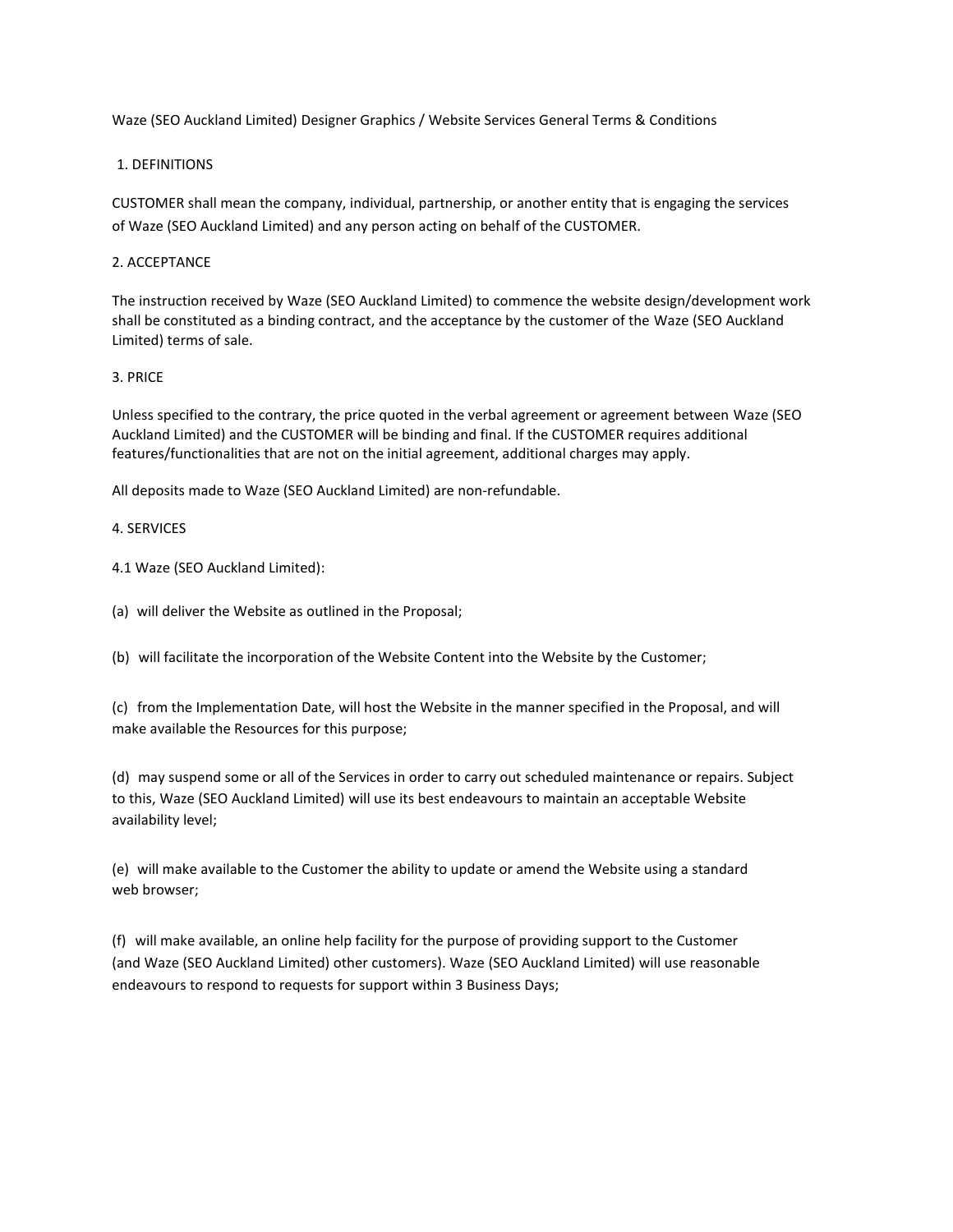(g) will from time to time upgrade the Software Elements of the Website to provide greater service, security, and efficiency of the Website for the Customer;

(h) will provide Website Promotion, and Search Engine Optimisation (SEO) services as outlined in the proposal.

(i) will register and manage the Domain Name(s) as outlined in the Proposal on behalf of the Customer.

(j) will provide Website setup and configuration services as outlined in the proposal.

(k) will provide Website customisation and design as outlined in the proposal. (the "Services").

4.2 Waze (SEO Auckland Limited) will use reasonable endeavours to perform the Services in accordance with the timetable set out in the Proposal; however, Waze (SEO Auckland Limited) does not guarantee that that timetable will be met.

4.3 Waze (SEO Auckland Limited) will perform all Search Engine Optimisation Services to the best of its abilities as set out in the Proposal; however Waze (SEO Auckland Limited) cannot guarantee the position or inclusion of the Website within Search Engine rankings or results.

4.4 Where any or all of the Services above are not expressly outlined in the Proposal, they will not form part of the Agreement.

#### 5. CUSTOMER OBLIGATIONS

5.1 The Customer will provide Waze (SEO Auckland Limited) with:

(a) such co---operation as is required by Waze (SEO Auckland Limited) (acting reasonably) to enable the performance by Waze (SEO Auckland Limited) of its obligations under the Agreement; and

b) all information and documents required by Waze (SEO Auckland Limited) (acting reasonably) in connection with the provision of the Services.

5.2 The Customer will be responsible for procuring any third party co---operation reasonably required by Waze (SEO Auckland Limited) to enable Waze (SEO Auckland Limited) to fulfil its obligations under the Agreement.

5.3 The Services are provided to the Customer only, and the Customer may not resell the Services to any third party.

5.4 The Customer will be responsible for obtaining suitable licences of third party software (such as email client software) which are required for the full use of the Services.

5.5 It is the Customer's responsibility to keep any passwords relating to the Services confidential, and to change such passwords on a regular basis. The Customer will notify Waze (SEO Auckland Limited) immediately if it becomes aware that a password relating to the Services is or may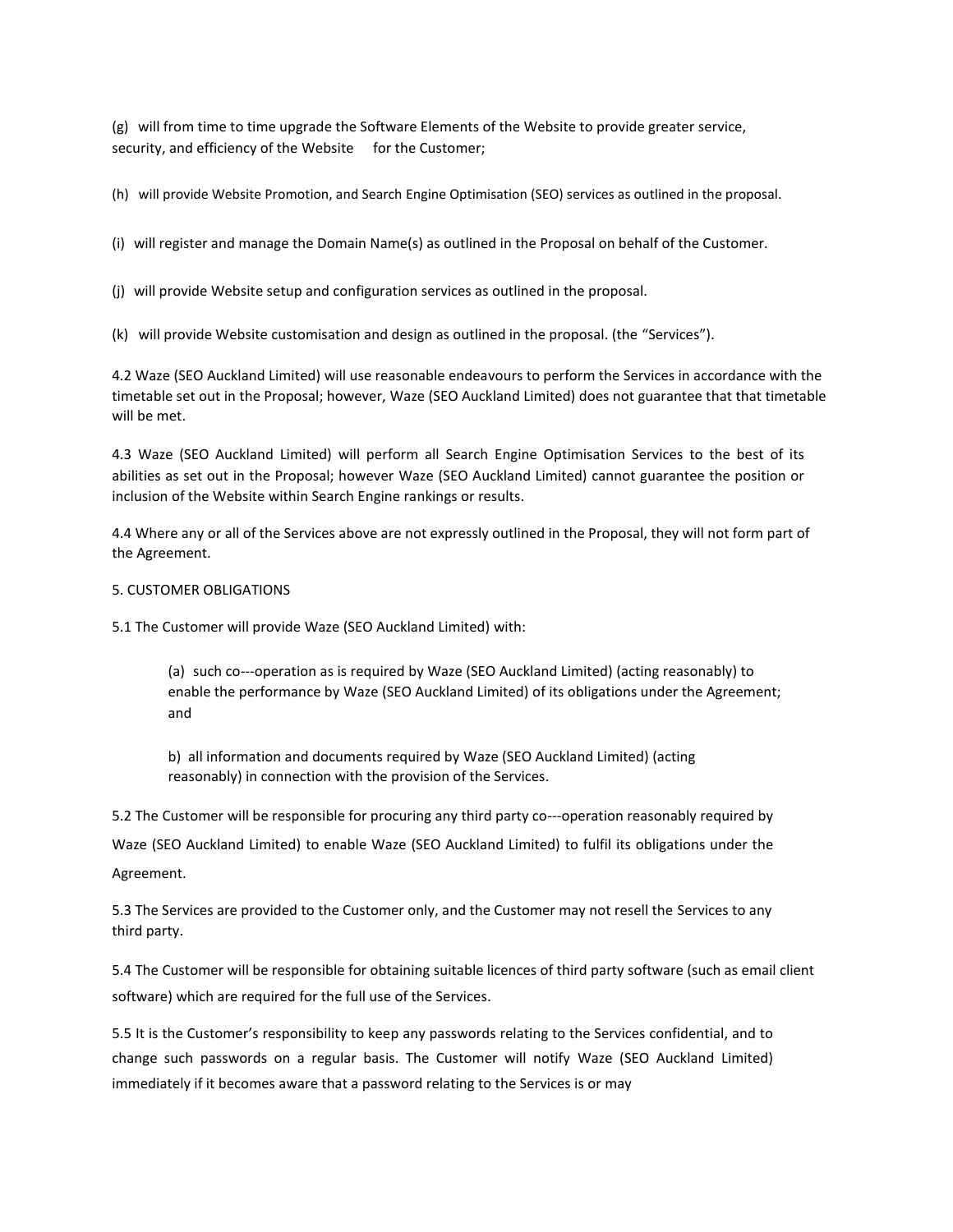have been compromised or misused.

# 6. DELIVERY AND ACCEPTANCE

6.1 Waze (SEO Auckland Limited) will give the Customer notification in writing when the Website is ready for Website Content loading, and will provide the Customer access to the content management area of the Website for the purpose of Website Content loading, and acceptance testing.

6.2 Following the Implementation Date, the Customer will carry out acceptance tests to determine: (a) whether the Website conforms in all material respects with the specification of the Website in the Proposal; and (b) whether the Website has any Defects; (the "Acceptance Criteria").

6.3 If in the Customer's reasonable opinion the Website meets the Acceptance Criteria, the Customer will send to Waze (SEO Auckland Limited) a written notice confirming acceptance of the Website.

6.4 If in the Customer's reasonable opinion the Website does not meet the Acceptance Criteria, the Customer will send to Waze (SEO Auckland Limited) a written notice setting out in detail the respect(s) in which the Website does not meet the Acceptance Criteria.

6.5 If Waze (SEO Auckland Limited) (acting reasonably) agrees that the Website does not meet the Acceptance Criteria, Waze (SEO Auckland Limited) will have a further remedial period (of 30 Business Days) to modify the Website so that it meets the Acceptance Criteria.

6.6 The Website will be deemed to have been accepted by the Customer if the earlier of the following occurs:

(a) the Customer does not give any notice to Waze (SEO Auckland Limited) under either Clause 6.3 or Clause 6.4 within the Acceptance Period of 5 working days; or (b) the Customer instructs Website Deployment to occur; or (c) the Customer uses the Website for any purpose other than Website Content loading and/or testing.

# 7. PAYMENT

Until the payment is paid in full, Waze (SEO Auckland Limited) owns the website design and any files associated with the creation of the said website. After the

company receives the payment in full, website ownership is transferred to the client.

Any remaining payments are required within two weeks of the Online Review date. A late payment fee of \$89.00 will be issued for any late payments.

If the customer's account is overdue for a period of (5) days or longer, Waze (SEO Auckland Limited) is entitled to take the website offline until the payment is paid in full.

Any late payments after 7 days from the due date will incur an additional 5% late fee.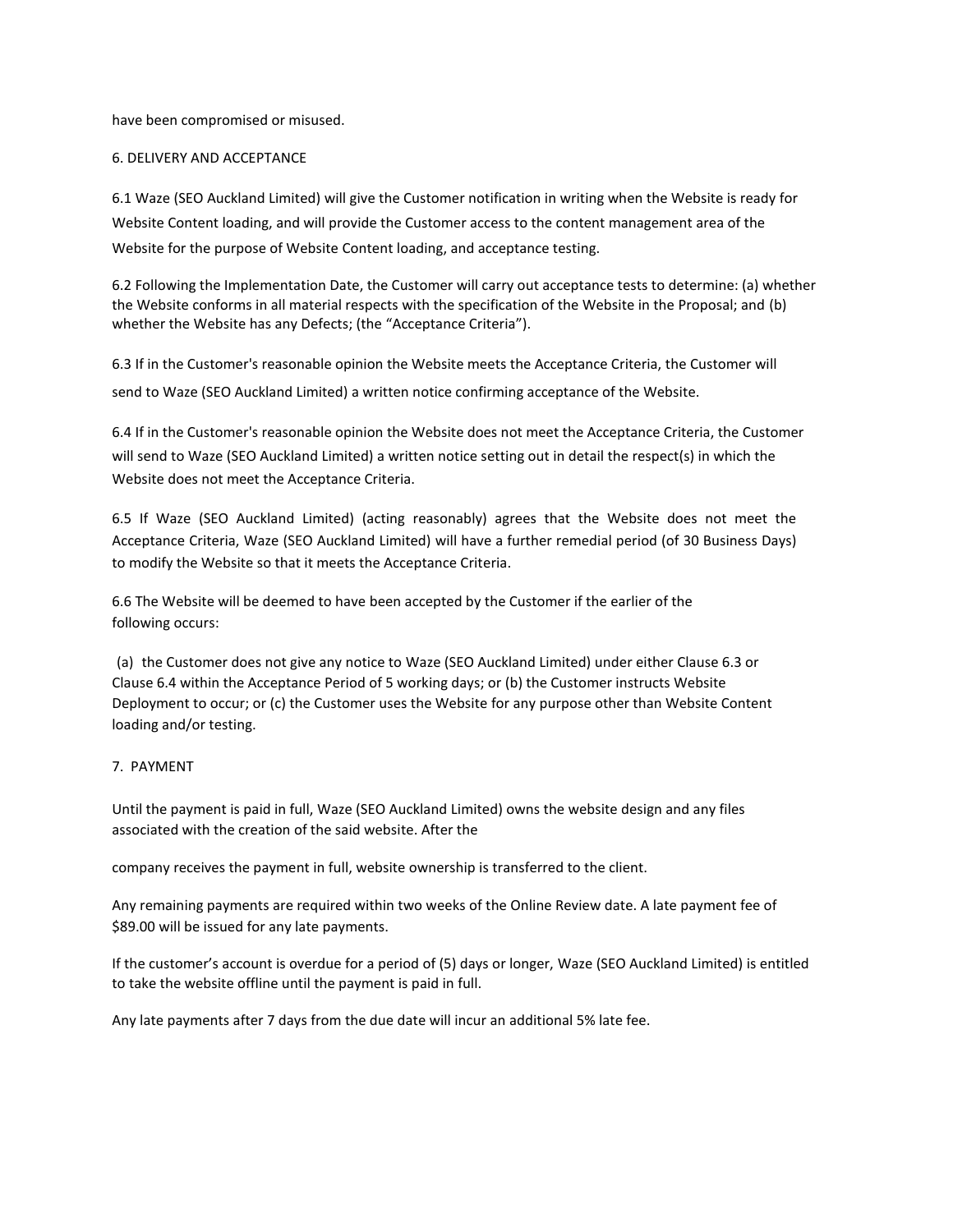# 8. TERMINATION

Waze (SEO Auckland Limited) may terminate this Agreement if the customer breaches the provision of this contract and the conditions has not been remedied by the customer. If the customer wishes to terminate the contract, they will still be liable for 60% of the remaining contract balance.

8.1 Cancellations must be made by the Customer within a 24---hour period (which includes non---business hours) of signing or verbally confirming the contract. If the cancellation occurs after the campaign has gone live and costs incurred by the Company, the Customer agrees to pay the sum equivalent to 60% of the remaining contract balance.

8.2 Waze (SEO Auckland Limited) requires 30 days written notification via email prior to expiry of the contract to discontinue Waze (SEO Auckland Limited) services. If there is no written cancellation of service 30 days before the Contract's expires, the Contract will restart on exactly the same package, pricing plan, payment method and terms and conditions as originally signed up for.

8.3 Recoverable costs The Customer will be liable for any fees that the Company incurs by utilising a third party service provider for debt collection

# 9. WARRANTIES

9.1 The Customer warrants to Waze (SEO Auckland Limited) that it has the legal right and authority to enter into and perform its obligations under the Agreement.

### purposes.

9.2 Waze (SEO Auckland Limited) warrants to the Customer: (a) that it has the legal right and authority to enter into and perform its obligations under the Agreement; and (b) that it will perform its obligations under the Agreement with reasonable care and skill; and

9.3 The Customer acknowledges that Waze (SEO Auckland Limited) has designed the Website to work with the most common and widely used version of web browser technologies at the Effective Date of this Agreement, and Waze (SEO Auckland Limited) does not warrant that the Website will work with any other web browser technology.

9.4 The Customer further acknowledges that Waze (SEO Auckland Limited) does not purport to provide any legal advice under the Agreement or in relation to the Website and Waze (SEO Auckland Limited) does not warrant that the Website will not give rise to any civil or criminal legal liability on the part of the Customer or any other person.

9.5 All of the parties' liabilities and obligations in respect of the subject matter of this Agreement are expressly set out in the terms of this Agreement. To the maximum extent permitted by applicable law, no other terms concerning the subject matter of this Agreement will be implied